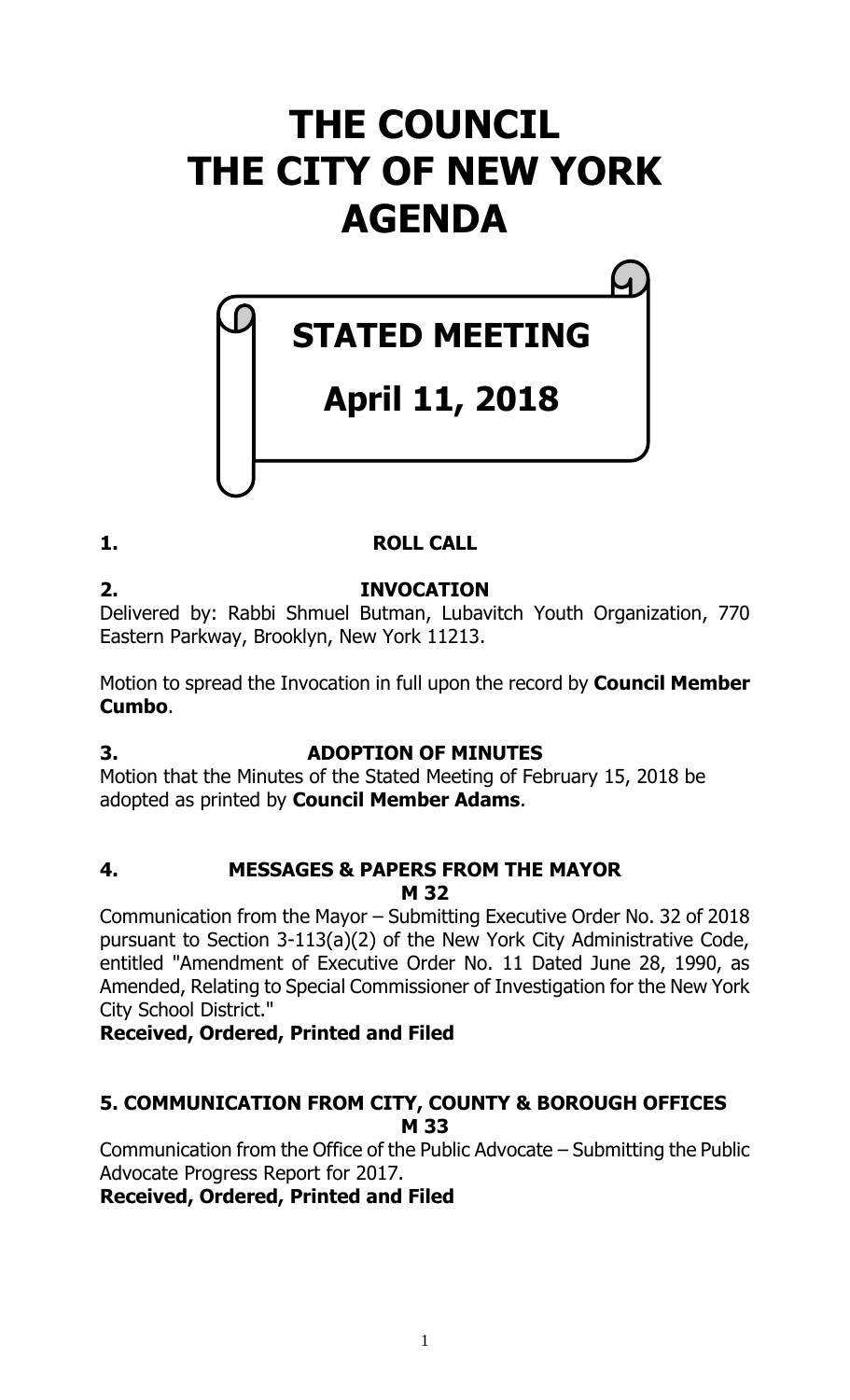**M 34**

Communication from the Office of Management and Budget - Submitting a copy of the District Resource Statement: Department for the Aging, Fiscal and Service Reports for 2017 and 2018, pursuant to Sections 207 and 2708 of the New York City Charter.

# **Received, Ordered, Printed and Filed**

#### **M 35**

Communication from the Staten Island Borough President - Submitting the name of **Alfred C. Cerullo, III** to the Council for its advice and consent regarding his re-appointment to the City Planning Commission, pursuant to Sections 31 and 192 of the City Charter.

#### **Rules, Privileges and Elections**

# **6. PETITIONS & COMMUNICATIONS**

None

**7. LAND USE CALL-UPS M 36**

By The Chair of the Committee on Land Use (Council Member Salamanca): Pursuant to Rule 11.20(c) of the Council Rules and Section 197-d(b)(3) of the New York City Charter, the Council hereby resolves that the actions of the City Planning Commission on Uniform Land Use Review Procedure application No. **C 180210 PSQ**, related to application no. C 180209 ZMQ, shall be subject to

Council review.

# **Coupled on Call-Up Vote**

#### **M 37**

By Council Member Menchaca:

Pursuant to Rule 11.20(c) of the Council Rules and Section 197-d(b)(3) of the New York City Charter, the Council hereby resolves that the actions of the City Planning Commission on Uniform Land Use Review Procedure application No. **C 150253 PQK** shall be subject to Council review.

# **Coupled on Call-Up Vote**

#### **M 38**

By Council Member Van Bramer:

Pursuant to Rule 11.20(b) of the Council and §20-226 of the New York City Administrative Code, the Council resolves that the action of the Department of Consumer Affairs approving an unenclosed sidewalk café located at 1-50 50<sup>th</sup> Avenue, Borough of Queens, Community Board 2, Application No. **20185176 TCQ** shall be subject to review by the Council.

#### **Coupled on Call-Up Vote**

# **Roll Call**

# **8. COMMUNICATION FROM THE SPEAKER**

**9. DISCUSSION OF GENERAL ORDERS**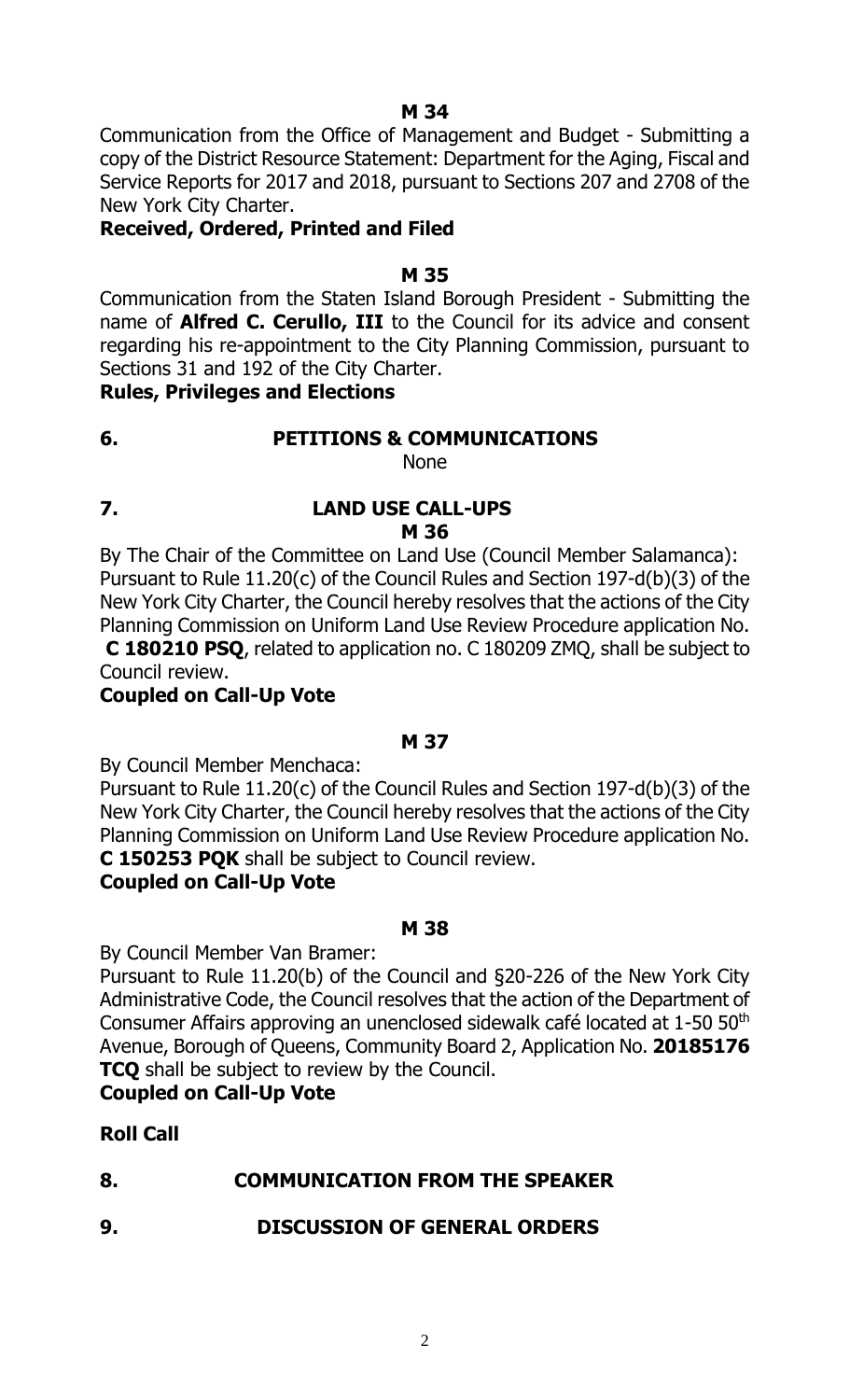#### **10. REPORT OF SPECIAL COMMITTEES**

None

#### **11. REPORTS OF STANDING COMMITTEES Report of the Committee on Civil and Human Rights Int 614-A**

An Amended Local Law to amend the administrative code of the city of New York, in relation to requiring information about sexual harassment to be made available online for public access.

# **Amended and Coupled on GO**

# **Int 657-A**

An Amended Local Law to amend the administrative code of the city of New York, in relation to expanding sexual harassment protections to all employees. **Amended and Coupled on GO**

# **Int 660-A**

An Amended Local Law to amend the administrative code of the city of New York, in relation to making improvements to clarify and strengthen the human rights law as it relates to sexual harassment.

# **Amended and Coupled on GO**

# **Int 663-A**

An Amended Local Law to amend the administrative code of the city of New York, in relation to the statute of limitations for filing certain harassment claims arising under the city human rights law.

# **Amended and Coupled on GO**

#### **Report of the Committee on Consumer Affairs and Business Licensing Preconsidered Int 754**

A Local Law to amend the New York city charter, in relation to adding members to the nightlife advisory board.

# **Coupled on GO**

#### **Report of the Committee on Finance Preconsidered Res 271**

Resolution approving the new designation and changes in the designation of certain organizations to receive funding in the Expense Budget. **Coupled on GO**

# **M 30 & Res 297**

Communication from the Office of Management & Budget – Transfer City funds between various agencies in Fiscal Year 2018 to implement changes to the City's expense budget, pursuant to Section 107(b) of the New York City Charter (**MN-6**).

**Coupled on GO**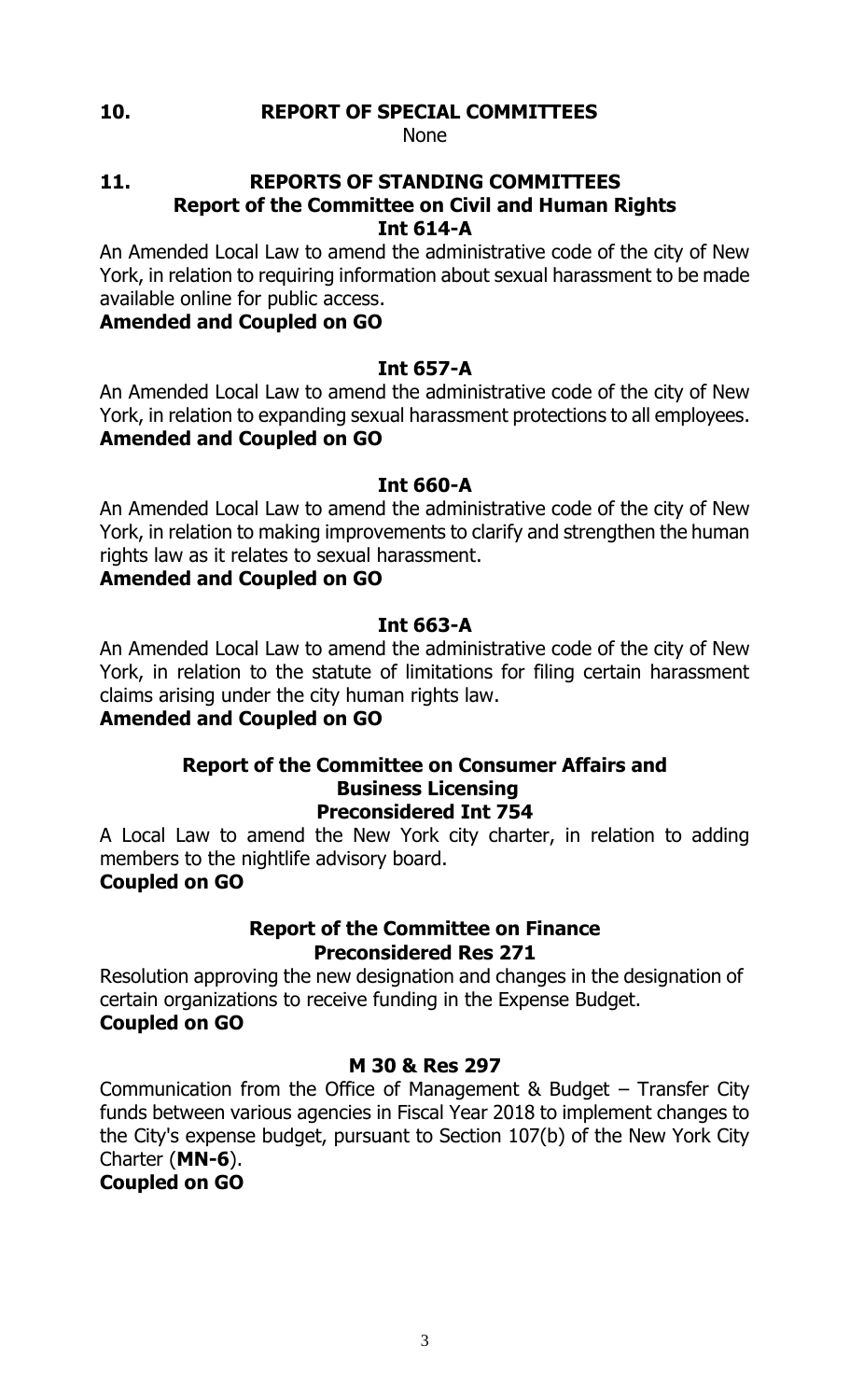Communication from the Office of Management & Budget – Appropriation of new revenues in Fiscal Year 2018, pursuant to Section 107(e) of the New York City Charter (**MN-7**).

**Coupled on GO**

# **Report of the Committee on Governmental Operations Int 241-B**

An Amended Local Law in relation to establishing a charter revision commission to draft a new or revised city charter.

# **Amended and Coupled on GO**

#### **Report of the Committee on Land Use L.U. 36**

Application No. **C 180069 ZSM** submitted by 21E12 LLC pursuant to Sections 197-c and 201 of the New York City Charter for the grant of a special permit pursuant to Section 13-45 (Special Permits for Additional Parking Spaces) and Section 13-451 (Additional parking spaces for residential growth) of the Zoning Resolution to allow an automated accessory parking garage with a maximum capacity of 187 spaces on portions of the ground floor, cellar and sub-cellar of a proposed mixed use building on property located at 21 East 12th Street (Block 570, Lots 1101 and 1102), in C1-7/C6-1 Districts, Borough of Manhattan, Community District 2, Council District 2. This application is subject to review and action by the Land Use Committee only if appealed to the Council pursuant to Charter Section 197-d(b)(2) or called up by vote of the Council pursuant to Charter Section 197-d(b)(3).

**Approved with Modifications and Referred to the City Planning Commission pursuant to Rule 11.70(b) of the Rules of the Council and Section 197-(d) of the New York City Charter.**

# **L.U. 37 & Res 299**

Application No. **C 180095 ZMK** submitted by Silvershore Properties 97 LLC pursuant to Sections 197-c and 201 of the New York City Charter for an amendment of the Zoning Map, Section No. 16c changing from an R6B District to an R6A District and establishing within the proposed R6A District a C2-4 District, in relation to property bounded by a line 100 feet westerly of Washington Avenue, Dean Street and Underhill Avenue, Borough of Brooklyn, Community District 8, Council District 35.

#### **Coupled on GO**

#### **L.U. 38 & Res 300**

Application No. **C 180065 PCK** submitted by the Department of Environmental Protection and the Department of Citywide Administrative Services, pursuant to Section 197-c of the New York City Charter, for the site selection and acquisition of property located at 242 Nevins Street (Block 411, Lot 24, Block 418, Lot 1, Block 425, Lot 1) for a combined sewer overflow control facility, Borough of Brooklyn, Community District 6, Council District 33. This application is subject to review and action by the Land Use Committee only if appealed to the Council pursuant to Charter Section 197-d(b)(2) or called up by vote of the Council pursuant to Charter Section 197-d(b)(3). **Coupled on GO**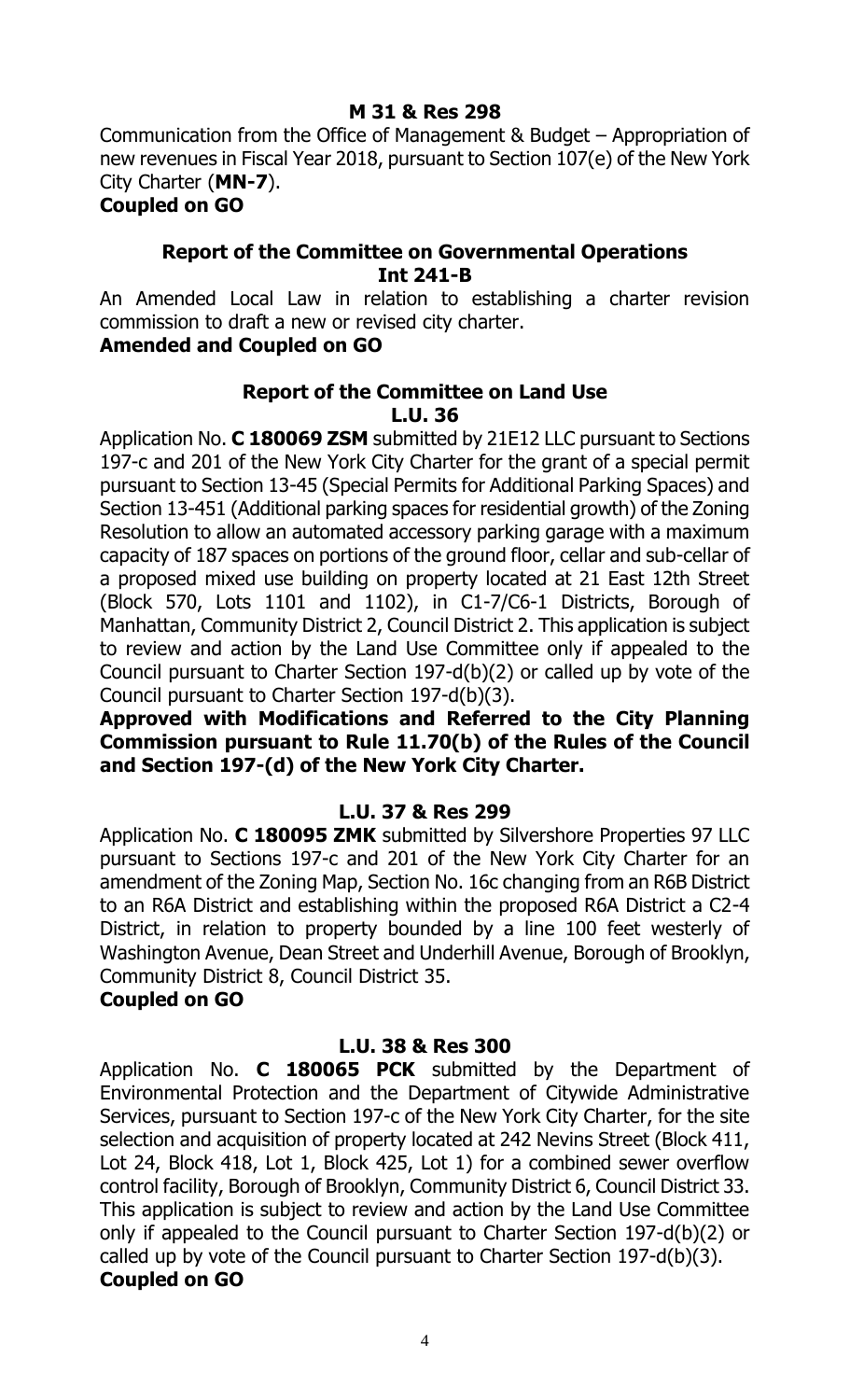# **L.U. 41 & Res 301**

Application No. **20185206 HAM** submitted by the New York City Department of Housing Preservation and Development for the approval of an Urban Development Action Area Project (UDAAP) pursuant to Article 16 of the General Municipal Law and approval of a new real property tax exemption pursuant to Article XI of the Private Housing Finance Law, for property located at 165 West 80th Street (Block 1211, Lot 7), Borough of Manhattan, Community District 7, Council District 6.

#### **Coupled on GO**

#### **L.U. 42 & Res 302**

Application No. **C 180115 HAM** submitted by the New York City Department of Housing Preservation and Development (HPD) pursuant to Article 16 of the General Municipal Law of New York State and Section 197-c of the New York City Charter, for the designation of property located at 302-314 West 127th Street (Block 1953, Lots 36, 37, 38, 39, 40 and 41), as an Urban Development Action Area and an Urban Development Action Area Project for such area; and for the disposition of city-owned property located at 302, 304, 306, and 310 West 127th Street (Block 1953, Lots 36, 37, 38, and 40) to a developer selected by HPD to facilitate an affordable housing development, Borough of Manhattan, Community District 10, Council District 9.

#### **Coupled on GO**

#### **L.U. 43 & Res 303**

Application no**. C 180116 ZSM** submitted by the New York City Department of Housing Preservation and Development pursuant to Sections 197-c and 201 of the New York City Charter for the grant of a special permit pursuant to Section 74-903 of the Zoning Resolution to modify the requirements of Section 24-111 to permit the allowable community facility floor area ratio of Section 24-11 to apply to a non-profit institution with sleeping accommodations, in connection with a proposed 12-story building on property located at 302-314 West 127th St. (Block 1953, Lots 36, 37, 38, 39, 40 and 41), in R7-2, R7-2/C1- 4 and R8 Districts, Borough of Manhattan, Community District 10, Council District 9. This application is subject to review and action by the Land Use Committee only if appealed to the Council pursuant to Charter Section 197 d(b)(2) or called up by vote of the Council pursuant to Charter Section 197  $d(b)(3)$ .

#### **Coupled on GO**

#### **L.U. 44 & Res 304**

Application No. **20185143 TCK** pursuant to Section 20-226 of the Administrative Code of the City of New York, concerning the petition of Mozarella Holdings LLC, d/b/a Barano, for a revocable consent to establish, maintain and operate an unenclosed sidewalk café located at 26 Broadway, Borough of Brooklyn, Community Board 1, Council District 33. This application is subject to review and action by the Land Use Committee only if called-up by vote of the Council pursuant to Rule 11.20b of the Council and Section 20-226 of the New York City Administrative Code.

#### **Motion to Disapprove**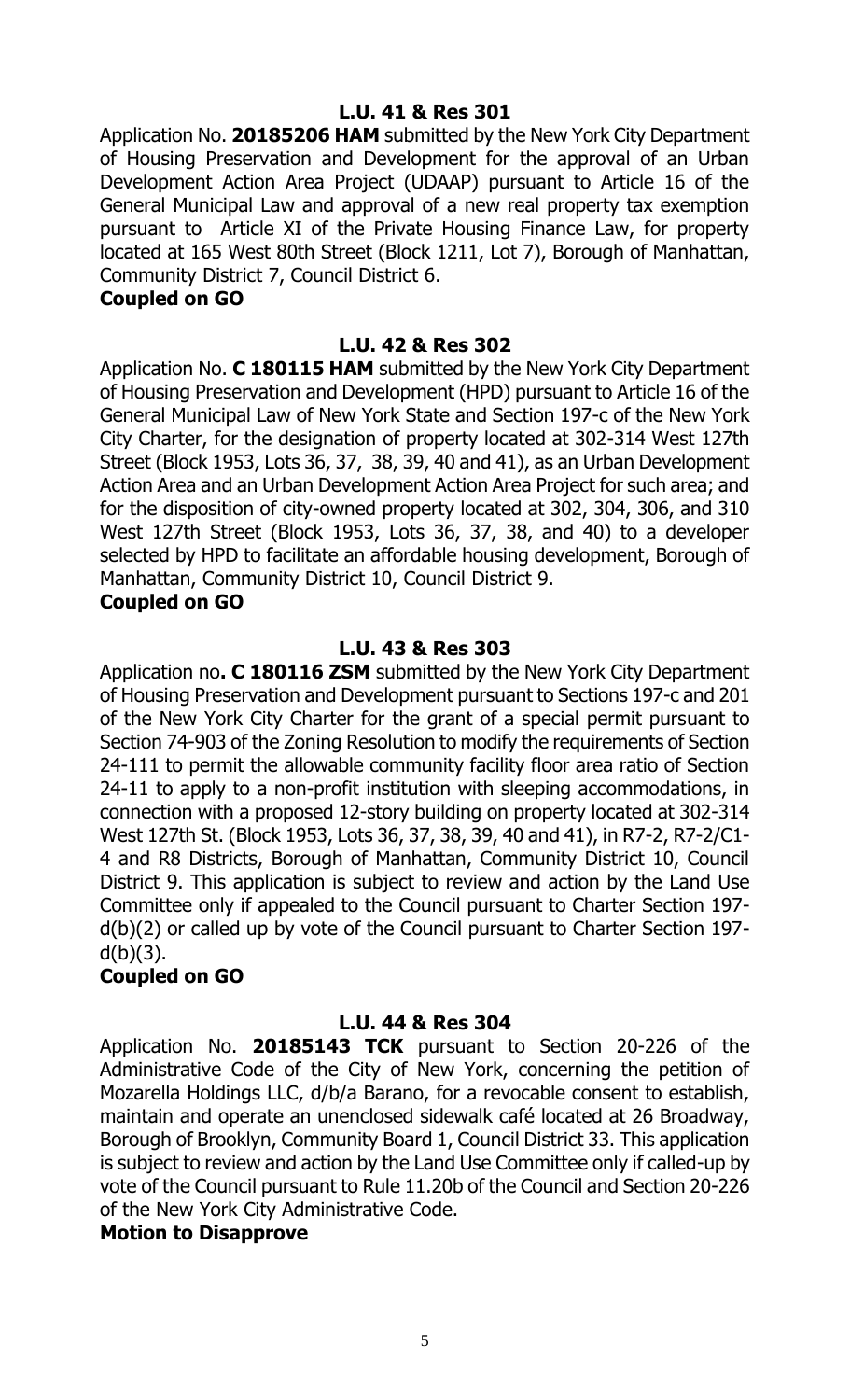Application No. **20185223 PXX** (**N 180239 PXX**) submitted by the New York City Department of Citywide Administrative Services, pursuant to Section 195 of the New York City Charter, for Notice of Intent to acquire office space at 188 West 230th Street (Block 3264, Lot 104) for use as offices by the Taxi and Limousine Commission, Borough of the Bronx, Community District 8, Council District 14.

# **Coupled to be Filed Pursuant to Letter of Withdrawal**

# **Report of the Committee on Rules, Privileges and Elections Preconsidered Res 272**

Resolution to amend chapter II of the Rules of the Council in relation to discrimination and harassment.

#### **Coupled on GO**

# **Report of the Committee on Women Int 612-A**

An Amended Local Law to amend the New York city charter, in relation to antisexual harassment trainings at city agencies.

#### **Amended and Coupled on GO**

#### **Int 613-A**

An Amended Local Law in relation to assessing workplace risk factors associated with sexual harassment within city agencies.

#### **Amended and Coupled on GO**

#### **Int 630-A**

An Amended Local Law to amend the administrative code of the city of New York, in relation to creating an anti-sexual harassment rights and responsibilities poster.

#### **Amended and Coupled on GO**

#### **Int 632-A**

An Amended Local Law to amend the administrative code of the city of New York, in relation to mandating anti-sexual harassment training for private employers.

#### **Amended and Coupled on GO**

#### **Int 653-A**

An Amended Local Law to amend the administrative code of the city of New York, in relation to mandating annual reporting on workplace sexual harassment within city agencies.

# **Amended and Coupled on GO**

#### **Int 664-A**

An Amended Local Law in relation to climate surveys and action plans to combat sexual harassment and equal employment opportunity violations at city agencies.

#### **Amended and Coupled on GO**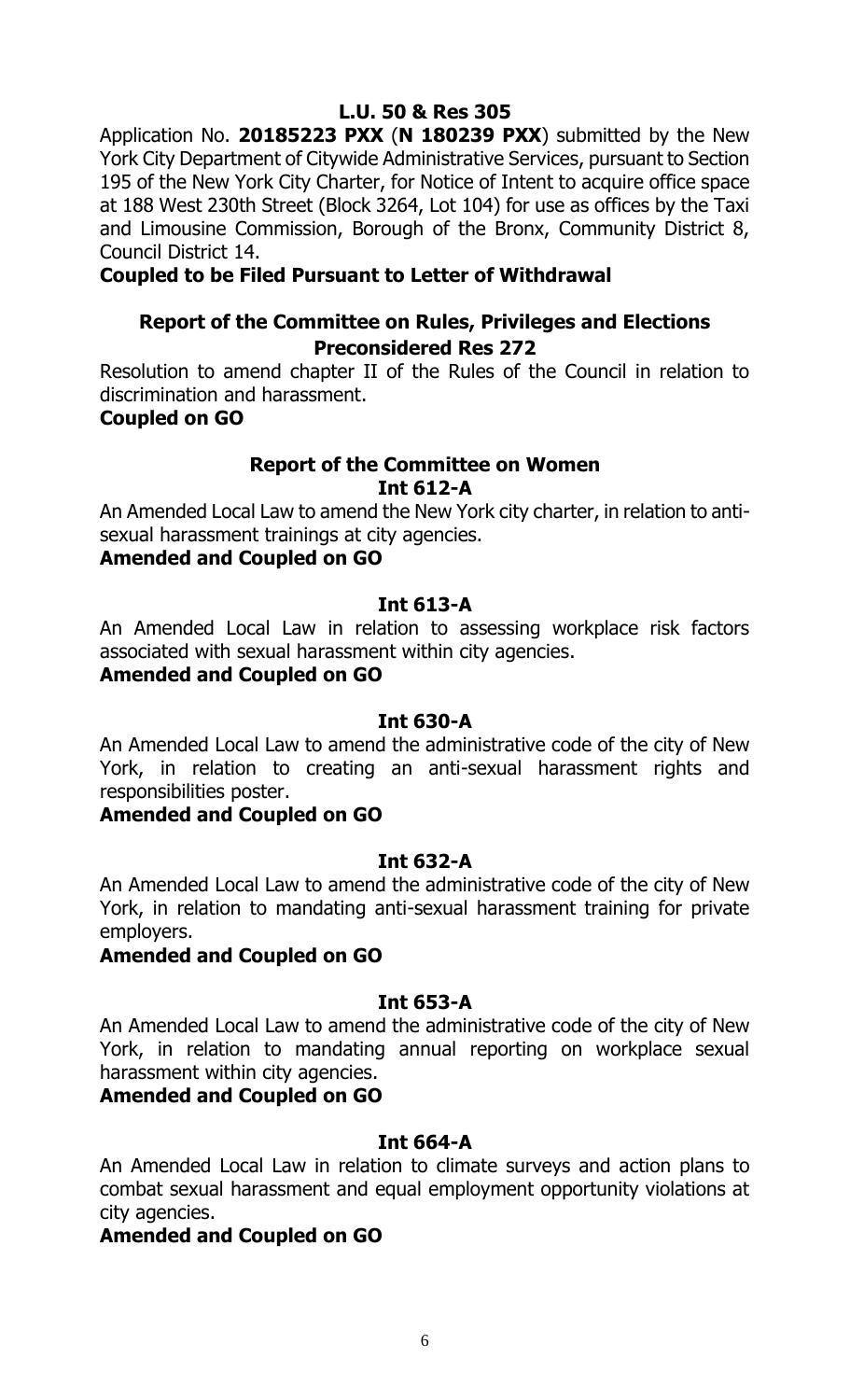A Local Law to amend the New York city charter, in relation to division of labor services employment reports.

### **Coupled on GO**

# **12. GENERAL ORDER CALENDAR Int 720**

A Local Law to amend the New York city building code, in relation to clarifying the requirements for site safety training providers. **Laid Over**

# **L.U. 36 & Res 306**

Application No. **C 180069 ZSM** submitted by 21E12 LLC pursuant to Sections 197-c and 201 of the New York City Charter for the grant of a special permit pursuant to Section 13-45 (Special Permits for Additional Parking Spaces) and Section 13-451 (Additional parking spaces for residential growth) of the Zoning Resolution to allow an automated accessory parking garage with a maximum capacity of 187 spaces on portions of the ground floor, cellar and sub-cellar of a proposed mixed use building on property located at 21 East 12th Street (Block 570, Lots 1101 and 1102), in C1-7/C6-1 Districts, Borough of Manhattan, Community District 2, Council District 2. This application is subject to review and action by the Land Use Committee only if appealed to the Council pursuant to Charter Section 197-d(b)(2) or called up by vote of the Council pursuant to Charter Section 197-d(b)(3).

# **Coupled on GO**

Commissioner of Deeds **Coupled on GO**

# **COUPLED ON GENERAL ORDER CALENDAR Civil and Human Rights**

**Int 614-A** - Sexual harassment to be made available online for public access. **A and GO**

**Int 657-A** - Sexual harassment protections to all employees.

**A and GO**

**Int 660-A** - Clarify and strengthen the human rights law as it relates to sexual harassment.

**A and GO**

**Int 663-A** - Statute of limitations for filing certain harassment claims. **A and GO**

# **Consumer Affairs and Business Licensing**

**Preconsidered Int 754** - Nightlife advisory board. **GO**

# **Finance**

**Preconsidered Res 271** - Organizations to receive funding in the Expense Budget.

**GO**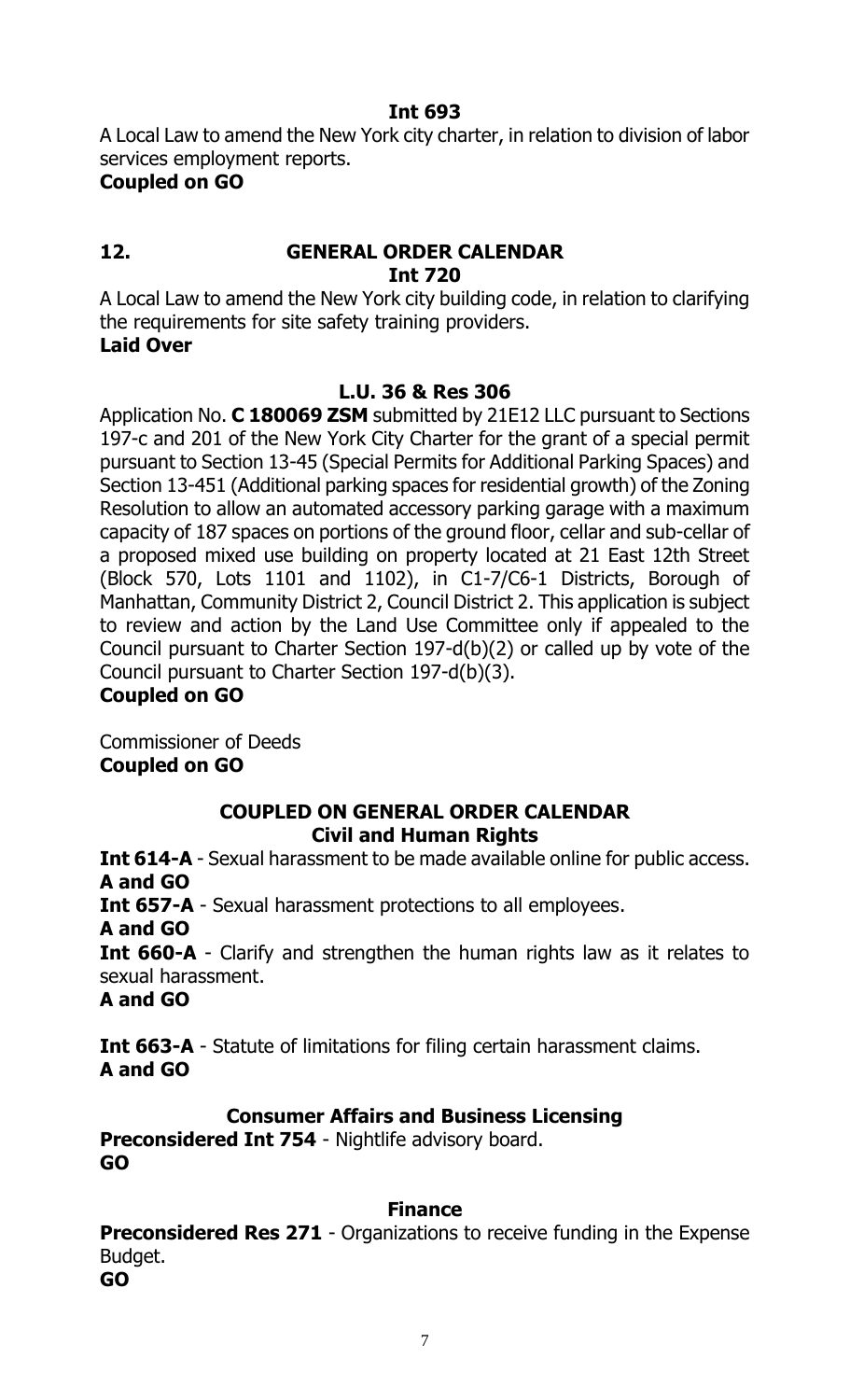**M 30 & Res 297** - Transfer City funds between various agencies in Fiscal Year 2018 (**MN-6**).

**GO**

**M 31 & Res 298** - Appropriation of new revenues in Fiscal Year 2018, (**MN-7**).

**GO**

# **Governmental Operations**

**Int 241-B** - Draft a new or revised city charter. **A and GO**

#### **Land Use**

**L.U. 37 & Res 299** - App. **C 180095 ZMK** Brooklyn, Community District 8, Council District 35.

**GO**

**L.U. 38 & Res 300** - App. **C 180065 PCK** Brooklyn, Community District 6, Council District 33.

#### **GO**

**L.U. 41 & Res 301** - App. **20185206** Manhattan, Community District 7, Council District 6.

**GO**

**L.U. 42 & Res 302** - App. **C 180115 HAM** Manhattan, Community District 10, Council District 9.

**GO**

**L.U. 43 & Res 303** - App**. C 180116 ZSM** Manhattan, Community District 10, Council District 9.

#### **GO**

**L.U. 44 & Res 304** - App. **20185143 TCK** Brooklyn, Community Board 1, Council District 33.

# **Disapproved**

**L.U. 50 & Res 305** - App. **20185223 PXX** (**N 180239 PXX**) Bronx, Community District 8, Council District 14.

# **Filed**

# **Rules, Privileges and Elections**

**Preconsidered Res 272** - Rules of the Council in relation to discrimination and harassment.

**GO**

# **Women**

**Int 612-A** - Anti-sexual harassment trainings at city agencies.

**A and GO**

**Int 613-A** - Workplace risk factors associated with sexual harassment within city agencies.

**A and GO**

**Int 630-A** - Anti-sexual harassment rights and responsibilities poster.

**A and GO**

**Int 632-A** - Anti-sexual harassment training for private employers.

**A and GO**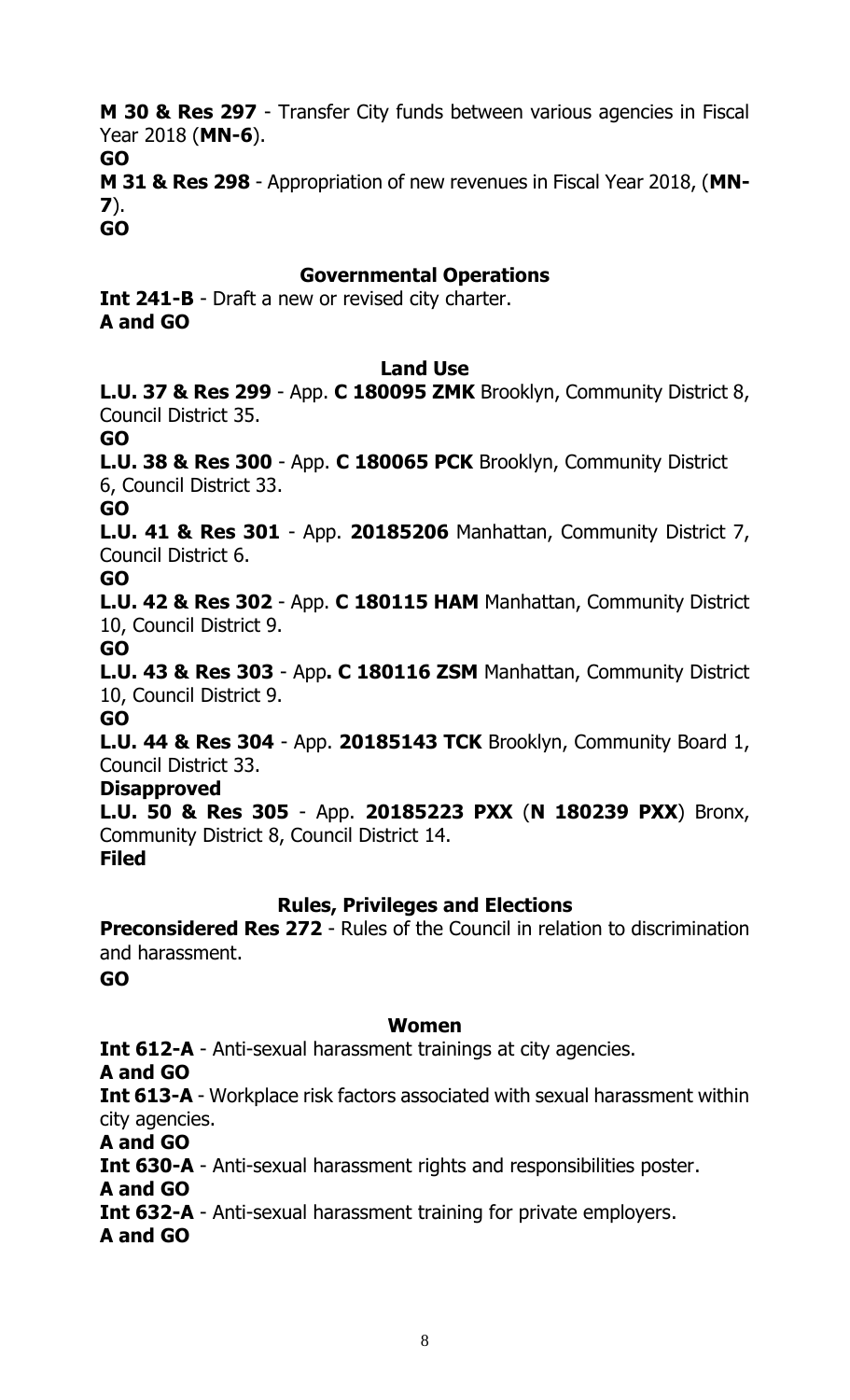**Int 653-A** - Annual reporting on workplace sexual harassment within city agencies.

# **A and GO**

**Int 664-A** - Combat sexual harassment and equal employment opportunity violations at city agencies.

# **A and GO**

**Int 693** - Division of labor services employment reports. **GO**

# **GENERAL ORDER CALENDAR**

**L.U. 36 & Res 306** - Application No. **C 180069 ZSM** Manhattan, Community District 2, Council District 2.

**GO**

Commissioner of Deeds

**GO**

# **Roll Call**

# **13. INTRODUCTION & READING OF BILLS**

# **14. DISCUSSION OF RESOLUTIONS**

# **15. RESOLUTIONS Res 222**

Resolution calling upon the United States Congress to pass, and the President to sign S.2203/H.R.4734, known as the "Ending Forced Arbitration of Sexual Harassment Act of 2017," which prohibits a predispute arbitration agreement from being valid or enforceable if it requires arbitration of a sex discrimination dispute.

# **Adopted by the Committee on Civil and Human Rights**

# **16. GENERAL DISCUSSION**

# **17. EXTENSION OF REMARKS**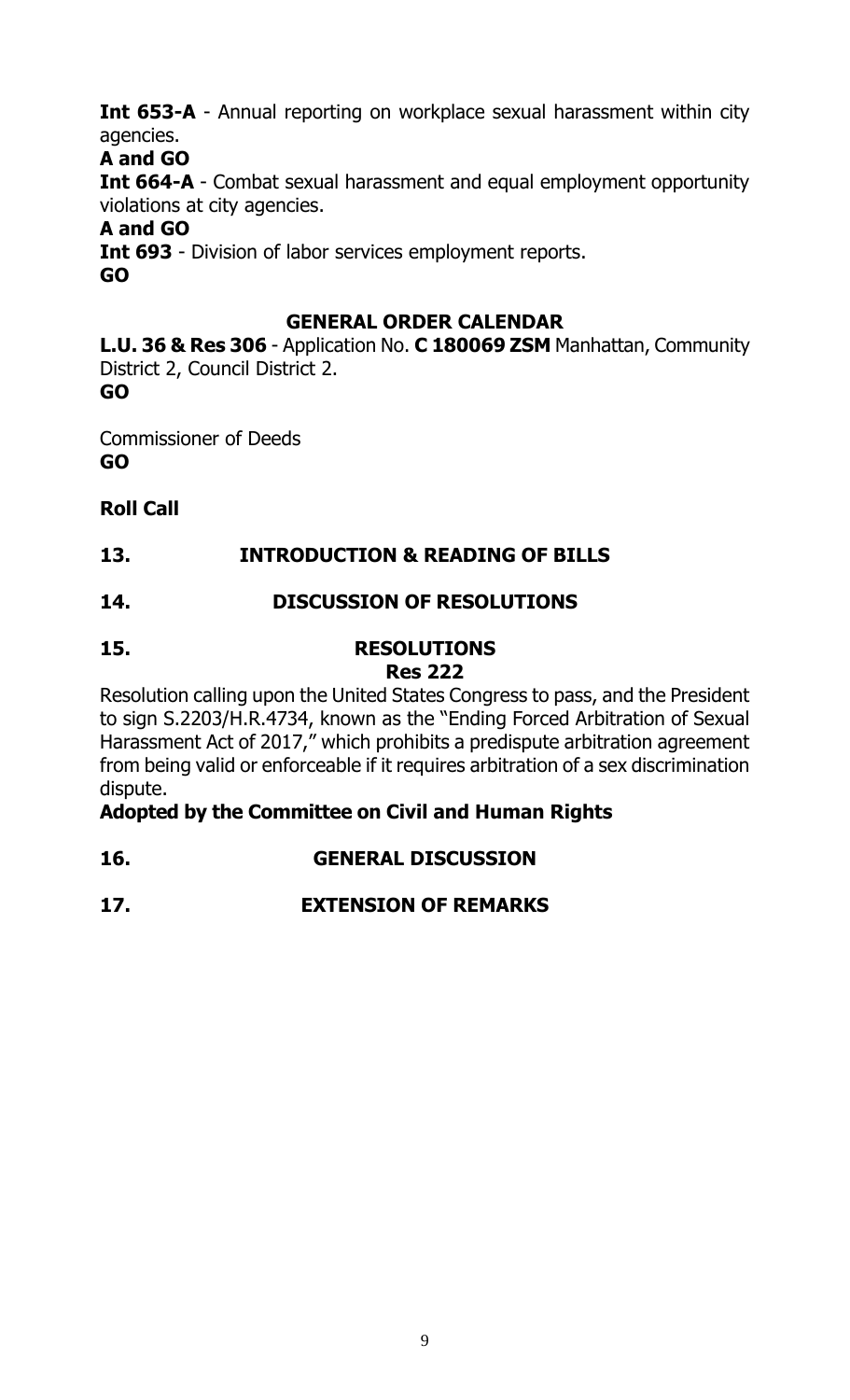#### **INTRODUCTION AND READING OF BILLS Int 741**

By The Speaker (Council Member Johnson):

A Local Law to amend the administrative code of the city of New York, in relation to prohibiting fees for telephone calls from inmates in city jails. **Criminal Justice**

### **Res 268**

By Council Member Ampry-Samuel:

Resolution calling upon the New York State Legislature to pass, and the Governor to sign, (1) S.6046/A.7798, which would authorize the expanded use of speed cameras in New York City, (2) legislation that would provide for the escalation of penalties and consequences for multiple violations issued by red light and speed cameras and (3) legislation that would require physicians to report medical conditions or incidents that indicate a driver is at high risk of suddenly losing consciousness or vehicle control.

#### **Transportation**

# **Int 742**

By Council Members Barron and Espinal:

A Local Law to amend the administrative code of the city of New York, in relation to access to bathrooms in non-public areas of agency offices and buildings.

#### **Governmental Operations**

#### **Int 743**

By Council Members Barron and Reynoso:

A Local Law to amend the administrative code of the city of New York, in relation to child support for persons wrongly incarcerated due to prosecutorial misconduct.

#### **Justice System**

#### **Res 269**

By Council Member Barron:

Resolution urging Congress to pass and the President to sign S.856/H.R.1949, also known as the Campus Accountability and Safety Act. **Higher Education**

# **Res 270**

By Council Members Barron and Treyger:

Resolution calling upon the New York City Department of Education to regularly review the use and condition of transportable classrooms and to limit the amount of time that transportable classrooms are used in New York City public schools.

#### **Education**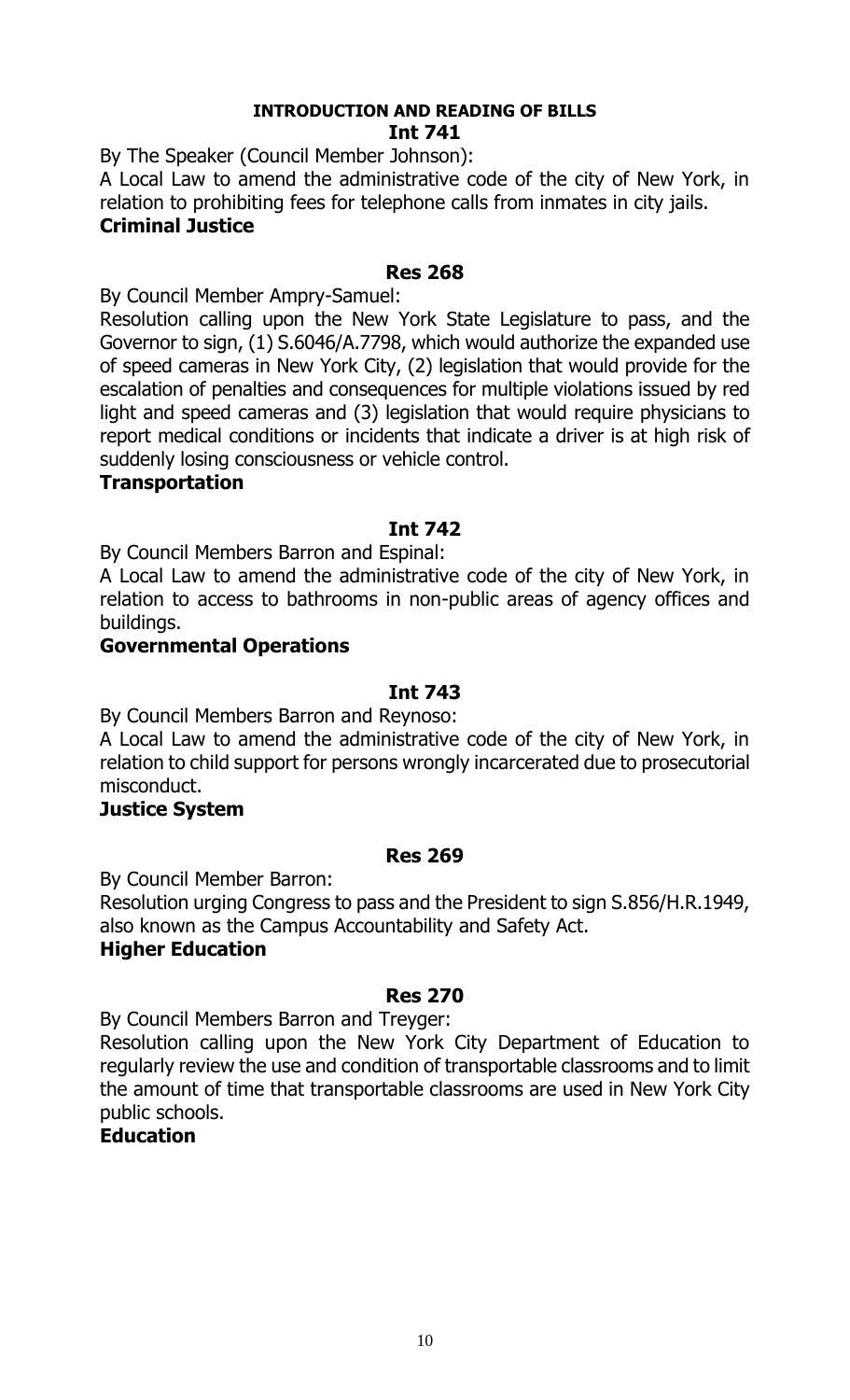By Council Members Borelli, Ampry-Samuel and Brannan:

A Local Law to amend the administrative code of the city of New York, in relation to requiring the fire department to report on emergency medical services supervisor to battalion staffing ratios.

#### **Fire and Emergency Management**

#### **Int 745**

By Council Members Borelli and Cabrera:

A Local Law in relation to requiring the fire department to report on the effect of rezonings between 2002 and 2013 on department resources.

#### **Fire and Emergency Management**

# **Int 746**

By Council Members Borelli and Maisel:

A Local Law to amend the administrative code of the city of New York, in relation to requiring the fire department to annually report on its new needs based on rezoning that occurred during the previous year.

#### **Fire and Emergency Management**

#### **Int 747**

By Council Member Cabrera:

A Local Law to amend the administrative code of the city of New York, in relation to prohibiting the distribution of public matching funds to candidates previously convicted of certain felonies.

# **Governmental Operations**

#### **Int 748**

By Council Member Cabrera:

A Local Law to amend the administrative code of the city of New York, in relation to certain taxi and limousine commission-related hearing procedures of the office of administrative trials and hearings.

#### **Governmental Operations**

#### **Int 749**

By Council Members Constantinides and Richards:

A Local Law to amend the administrative code of the city of New York, in relation to developing a geothermal pilot program for institutional use in the groundwater supply service area.

# **Environmental Protection**

#### **Int 750**

By Council Members Constantinides, Richards, Adams and Miller:

A Local Law to amend the administrative code of the city of New York, in relation to creation of a Jamaica Bay task force, which would oversee the cleanup of Jamaica Bay, the process by which combined sewer overflows are managed, and the effects of climate change on the bay.

#### **Environmental Protection**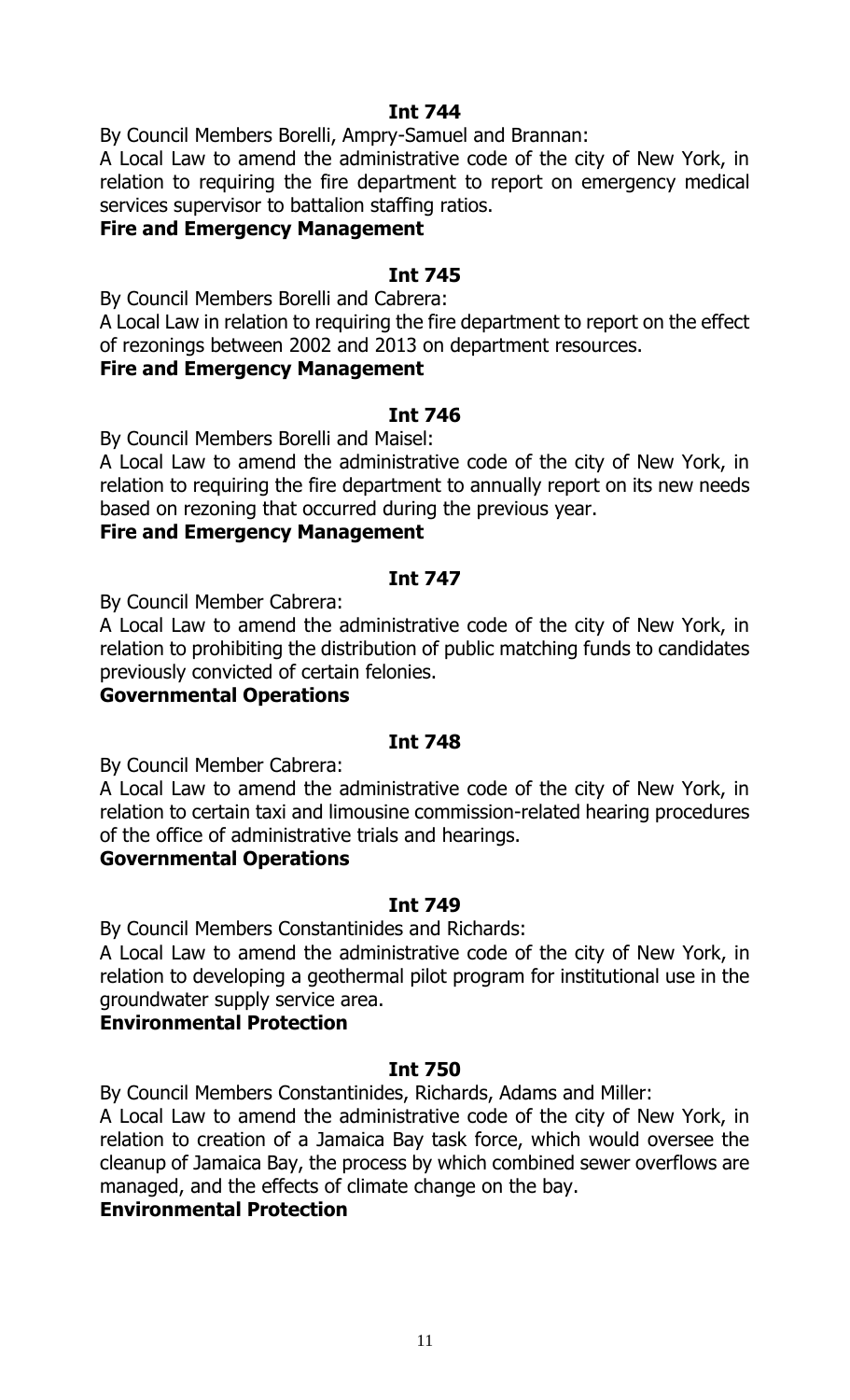By Council Member Cornegy:

A Local Law to amend the administrative code of the city of New York, in relation to requiring the police department to submit reports on incidents with the public that result in bodily harm or death.

### **Public Safety**

# **Int 752**

By Council Member Cumbo:

A Local Law to amend the New York city charter, in relation to creating an office of diversity and inclusion within the department of citywide administrative services.

#### **Civil and Human Rights**

# **Int 753**

By Council Members Cumbo, Treyger and Espinal:

A Local Law in relation to informing sexual assault survivors of their rights. **Health**

# **Preconsidered Res 271**

By Council Member Dromm:

Resolution approving the new designation and changes in the designation of certain organizations to receive funding in the Expense Budget.

# **Finance**

# **Preconsidered Int 754**

By Council Member Espinal:

A Local Law to amend the New York city charter, in relation to adding members to the nightlife advisory board.

# **Consumer Affairs and Business Licensing**

# **Int 755**

By Council Member Eugene:

A Local Law in relation to requiring the equal employment practices commission to analyze and report annually on citywide racial and ethnic classification underutilization and adverse impact.

#### **Civil and Human Rights**

# **Int 756**

By Council Member Eugene:

A Local Law to amend the New York city charter, in relation to requiring the department of citywide administrative services to review and report annually on the city's efforts to collect racial and ethnic demographic information, including a review of racial classification categories and employee response rates.

# **Civil and Human Rights**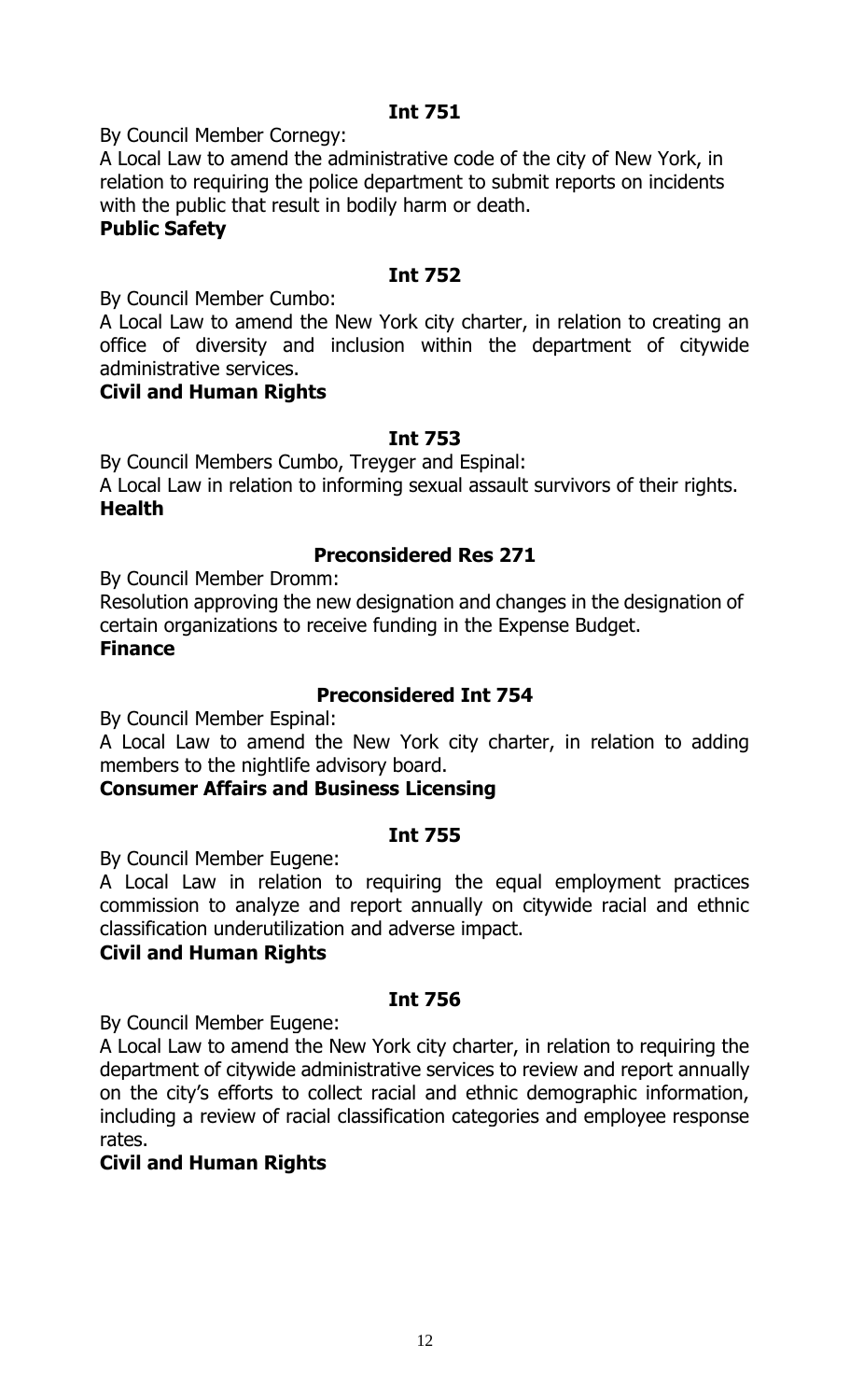By Council Member Gibson:

A Local Law to amend the administrative code of the city of New York, in relation to the creation of a school siting task force. **Education**

#### **Int 758**

By Council Member Gibson:

A Local Law to amend the administrative code of the city of New York, in relation to requiring that missing persons reports be checked prior to a city burial.

#### **Health**

#### **Int 759**

By Council Member Gibson:

A Local Law to amend the administrative code of the city of New York, in relation to identifying applications to the department of city planning and the department of buildings related to parcels suitable for school sitings. **Land Use**

#### **Int 760**

By Council Members Gibson, Torres and Williams:

A Local Law to amend the administrative code of the city of New York, in relation to requiring the maintenance of an information sharing system regarding civil actions, claims, complaints, and investigations alleging improper police conduct.

#### **Public Safety**

# **Preconsidered Res 272**

By Council Member Koslowitz:

Resolution to amend chapter II of the Rules of the Council in relation to discrimination and harassment.

#### **Rules, Privileges and Elections**

#### **Int 761**

By Council Members Lander and Williams:

A Local Law to amend the administrative code of the city of New York, in relation to sales of cooperative apartments.

#### **Housing and Buildings**

#### **Int 762**

By Council Members Levine and Williams:

A Local Law to amend the administrative code of the city of New York, in relation to foreign language courses offered in New York city public schools. **Education**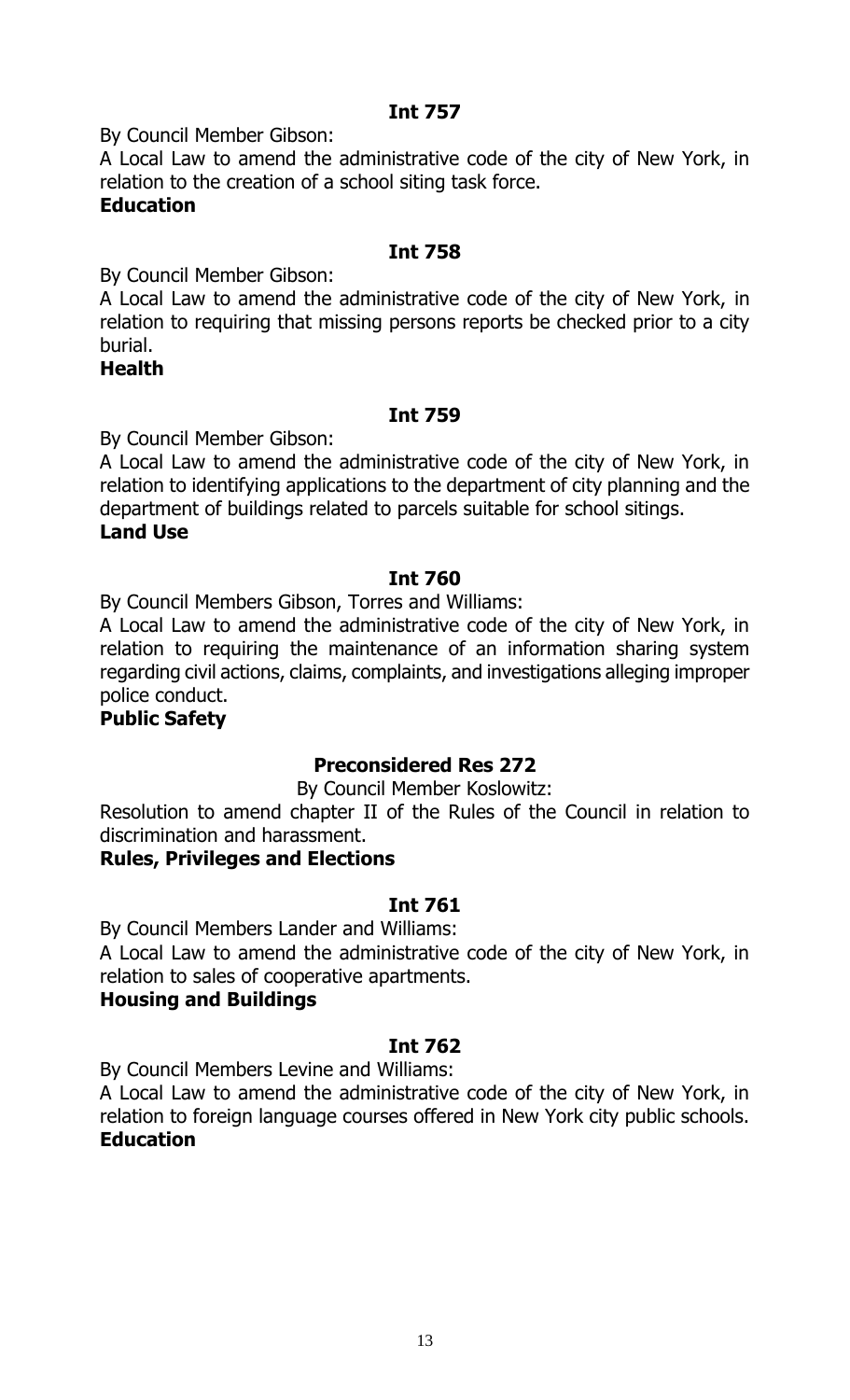By Council Member Levine:

Resolution calling upon the New York State Legislature to pass and the Governor to sign A.1154/S.3641, to implement more foreign language instruction in elementary schools.

#### **Education**

#### **Int 763**

By Council Member Menchaca:

A Local Law to amend the administrative code of the city of New York, in relation to requiring certain qualified transportation benefits to part-time employees.

#### **Consumer Affairs and Business Licensing**

#### **Int 764**

By Council Member Menchaca:

A Local Law to amend the administrative code of the city of New York, in relation to requiring the mayor's office of operations to report on adult literacy programs offered by the city or pursuant to a contract with the city. **Education**

#### **Int 765**

By Council Member Menchaca:

A Local Law to amend the administrative code of the city of New York, in relation to requiring all ocean liners and cruise ships docking at terminals equipped with shore power in the city to use only shore power.

#### **Environmental Protection**

#### **Int 766**

By Council Member Menchaca:

A Local Law to amend the New York city charter, in relation to requiring that the preliminary mayor's management report and the mayor's management report be made available online and in multiple languages.

#### **Governmental Operations**

#### **Int 767**

By Council Member Menchaca:

A Local Law to amend the administrative code of the city of New York, in relation to requiring that construction documents include a plan for protecting adjacent properties.

#### **Housing and Buildings**

#### **Int 768**

By Council Member Menchaca:

A Local Law to amend the administrative code of the city of New York, in relation to requiring the department of sanitation to issue an annual report concerning the condition of roadways and pedestrian islands after snow events.

#### **Sanitation and Solid Waste Management**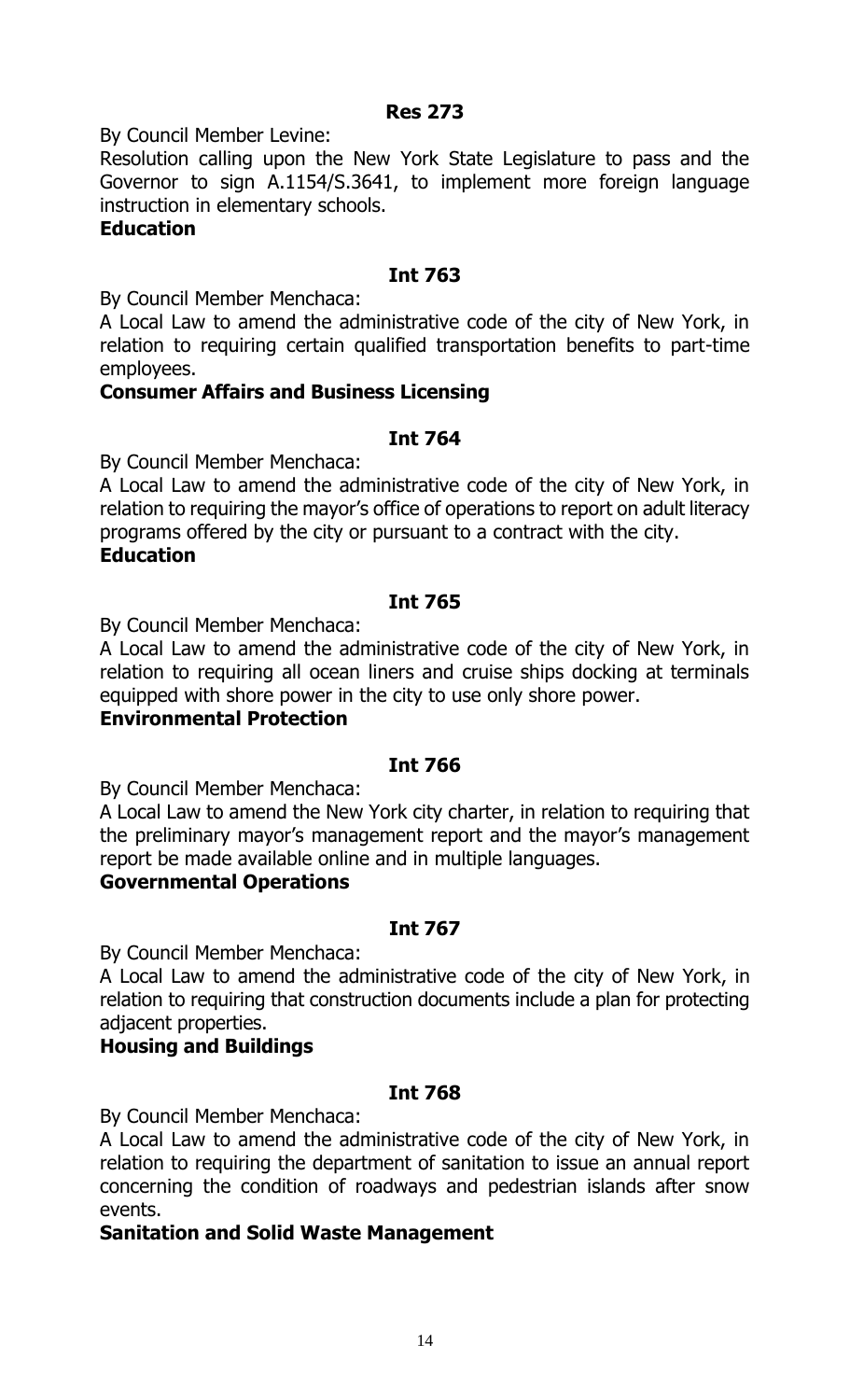By Council Member Menchaca:

A Local Law to amend the administrative code of the city of New York, in relation to warning notice for missing bicycle equipment.

# **Transportation**

# **Int 770**

By Council Members Menchaca, Chin, Rosenthal and Vallone:

A Local Law to amend the administrative code of the city of New York, in relation to reducing noise caused by sightseeing helicopters that meet federal noise reduction standards.

#### **Environmental Protection**

# **Int 771**

By Council Members Menchaca, Chin, Rosenthal and Vallone: A Local Law to amend the administrative code of the city of New York, in relation to reducing noise caused by sightseeing helicopters.

# **Environmental Protection**

# **Int 772**

By Council Members Menchaca and Vallone:

A Local Law to amend the administrative code of the city of New York, in relation to suspending parking rules when fuel rationing is in effect.

#### **Transportation**

### **Res 274**

By Council Member Menchaca:

Resolution calling upon Department of Homeland Security to prohibit United States Immigration and Customs Enforcement (ICE) agents from identifying themselves as police officers while conducting immigration enforcement activities in New York City.

#### **Immigration**

#### **Res 275**

By Council Member Menchaca:

Resolution denouncing the National Archives and Records Administration's preliminary approval of Immigration and Customs Enforcement's request to begin destroying crucial government records such as those relating to incidents of sexual abuse, physical assault and death of individuals in immigration detention.

# **Immigration**

#### **Res 276**

By Council Member Menchaca:

Resolution calling upon the New York State Legislature to pass and the Governor to sign legislation introduced by Assembly Member Aravella Simotas, A.06447, which would make it an E felony to report the immigration status of a crime victim or witness with the intent to harass, intimidate, or cause harm or legal consequences, including deportation.

#### **Immigration**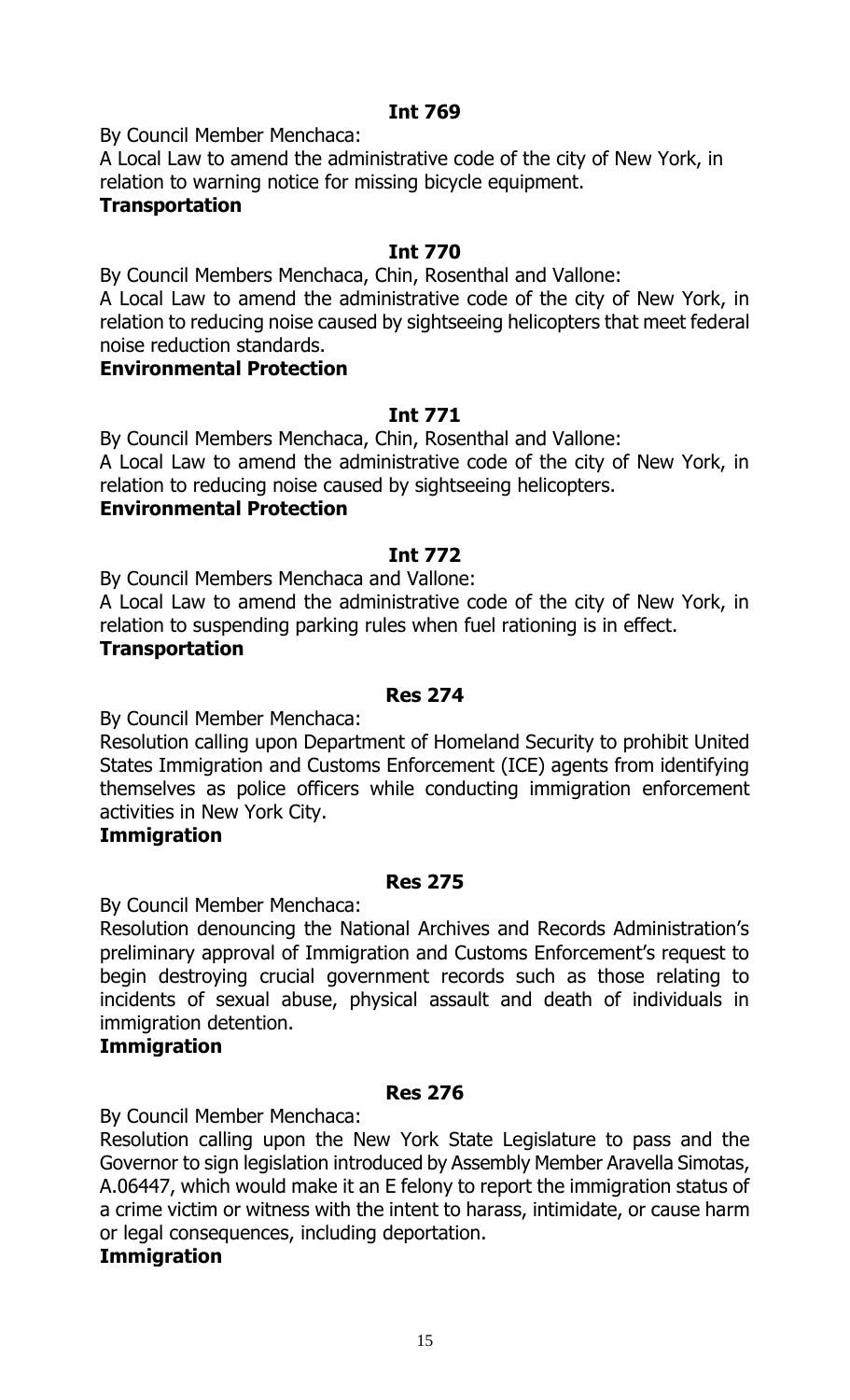# **Res 277**

By Council Member Menchaca:

Resolution calling on the Mayor to issue an executive order directing the New York City Police Department to make marihuana-related misdemeanor and violation arrests the lowest level enforcement priority for police.

#### **Public Safety**

### **Res 278**

By Council Member Menchaca:

Resolution calling upon the Metropolitan Transportation Authority to alter its policies so that customers never end up with a MetroCard with less than a full fare in value.

# **Transportation**

# **Res 279**

By Council Member Menchaca:

Resolution calling upon the Metropolitan Transportation Authority to conduct a pilot program involving the installation of structures on subway steps designed to facilitate movement of bicycles.

#### **Transportation**

#### **Res 280**

By Council Member Menchaca:

Resolution calling upon the New York State Legislature to pass, and the Governor to sign, legislation prohibiting the use of frontal protection systems on motor vehicles driven within New York State.

#### **Transportation**

#### **Res 281**

By Council Members Menchaca, Chin and Rosenthal:

Resolution calling upon Congress to require the Federal Aviation Administration to promulgate regulations on air quality and noise for tourist helicopters flying over New York City.

### **Environmental Protection**

#### **Int 773**

By Council Member Powers:

A Local Law to amend the administrative code of the city of New York, in relation to amending the definition of business dealings with the city to include certain uncertified applications to the department of city planning.

#### **Governmental Operations**

#### **Int 774**

By Council Members Powers and Ayala:

A Local Law to amend the administrative code of the city of New York, in relation to the per contributor amount of the public funding threshold for eligibility.

#### **Governmental Operations**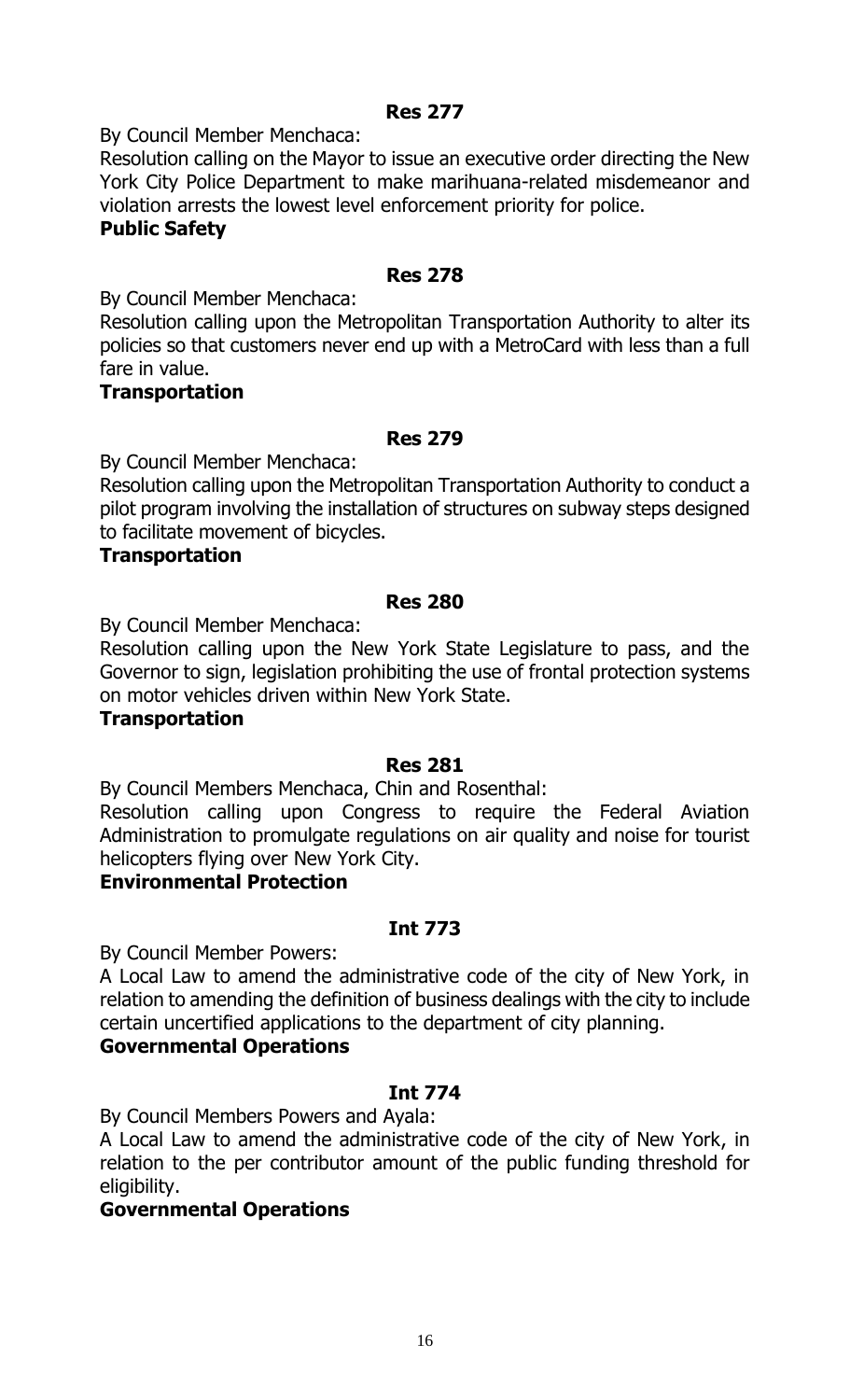By Council Members Powers and Holden:

A Local Law to amend the administrative code of the city of New York, in relation to the small campaign exemption limit.

# **Governmental Operations**

# **Int 776**

By Council Members Powers and Kallos:

A Local Law in relation to a pilot program for increasing the public funds cap. **Governmental Operations**

# **Int 777**

By Council Members Powers and Lander:

A Local Law to amend the administrative code of the city of New York, in relation to increasing the matchable portion of contributions to \$250.

# **Governmental Operations**

#### **Res 282**

By Council Member Powers:

Resolution calling upon the New York State Legislature to pass, and the Governor to sign, legislation to raise the financial disclosure threshold for campaigns from \$1,000 to \$3,000.

# **Governmental Operations**

# **Res 283**

By Council Member Powers:

Resolution calling upon the Governor to coordinate a review of cases involving persons convicted of a crime at the age of 16 or 17 years of age, before Raise the Age legislation went into effect, who are currently incarcerated or are sentenced in criminal court to ensure those sentences are equitable and just. **Juvenile Justice**

#### **Res 284**

By Council Members Powers, Chin, and the Speaker (Council Member Johnson):

Resolution calling upon the United States Congress to pass, and the President to sign, S.2580, the "Every Person Counts Act," to ensure that no question about citizenship appears on the 2020 decennial census.

#### **Immigration**

# **Int 778**

By Council Member Richards:

A Local Law to amend the administrative code of the city of New York, in relation to requiring police officers to be trained on basic fire safety. **Public Safety**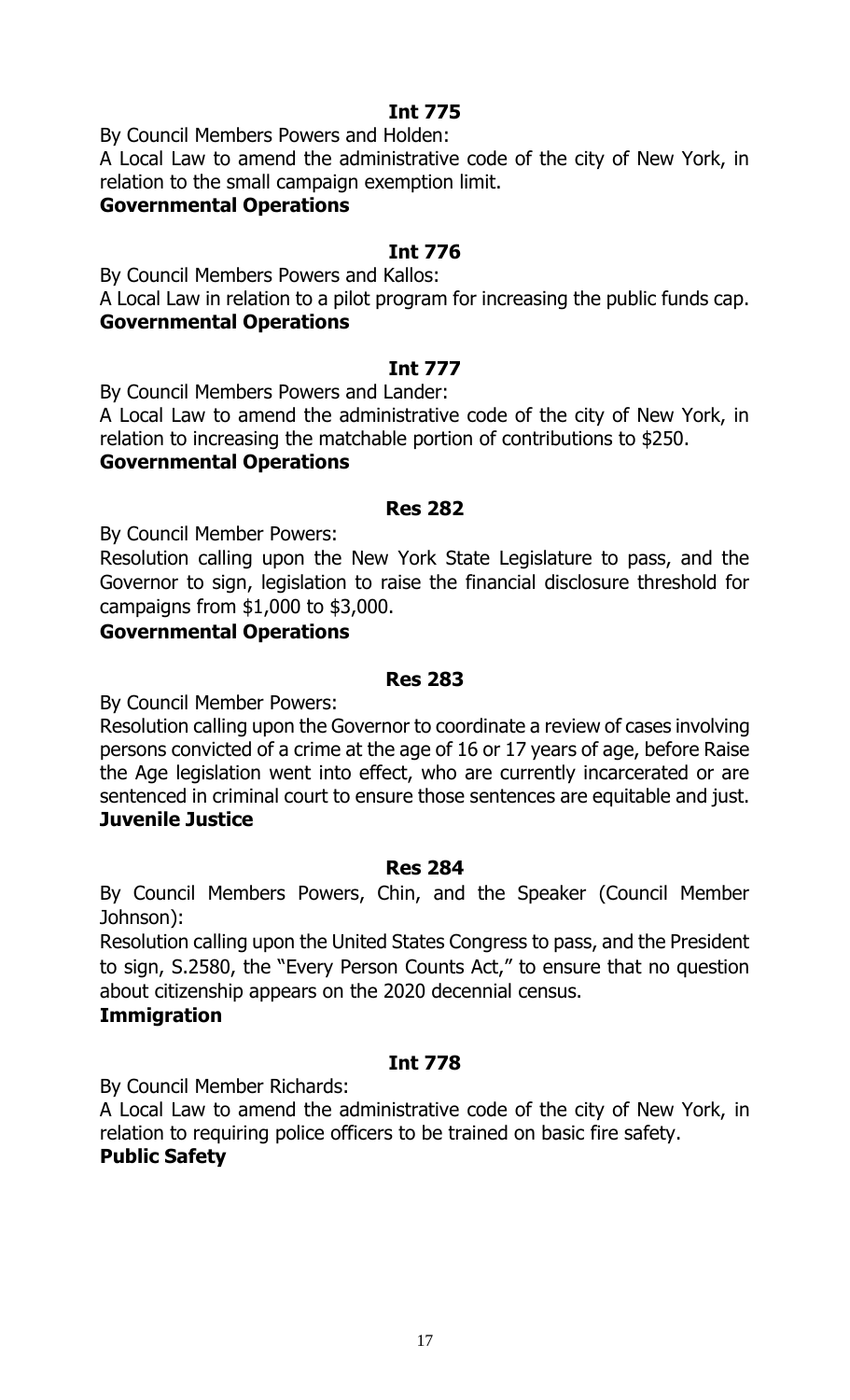By Council Members Richards and Powers:

A Local Law to amend the administrative code of the city of New York, in relation to requiring the department of correction to report on use by department staff of any device designed to incapacitate a person through the use of an electric shock.

### **Criminal Justice**

#### **Int 780**

Council Member Rivera:

A Local Law to amend the administrative code of the city of New York, in relation to clarifying responsibilities of owners and the department of housing preservation and development to address indoor asthma allergen hazards. **Housing and Buildings**

#### **Preconsidered Int 781**

By Council Member Rivera:

A Local Law to amend the administrative code of the city of New York, in relation to requiring the New York city police department to utilize a modern case management system.

#### **Public Safety**

#### **Res 285**

By Council Member Rivera:

Resolution calling upon the United States Secretary of the Interior to recognize the historical significance of Roberto Clemente's place of death in Loíza, Puerto Rico, by adding it to the National Register of Historic Places.

#### **Cultural Affairs, Libraries and International Intergroup Relations**

#### **Int 782**

By Council Member Rodriguez:

A Local Law to amend the administrative code of the city of New York, in relation to pedestrian safety action plans and to repeal section 19-180.1, relating to safety audits of crash locations involving pedestrians. **Transportation**

#### **Int 783**

By Council Member Rose:

A Local Law to amend the New York city building code and the administrative code of the city of New York, in relation to requiring reflective material on garbage containers.

#### **Housing and Buildings**

#### **Preconsidered Int 784**

By Council Member Rose:

A Local Law to amend the administrative code of the city of New York, in relation to requiring the New York city police department to use evidence based staffing for the department's special victims division.

#### **Public Safety**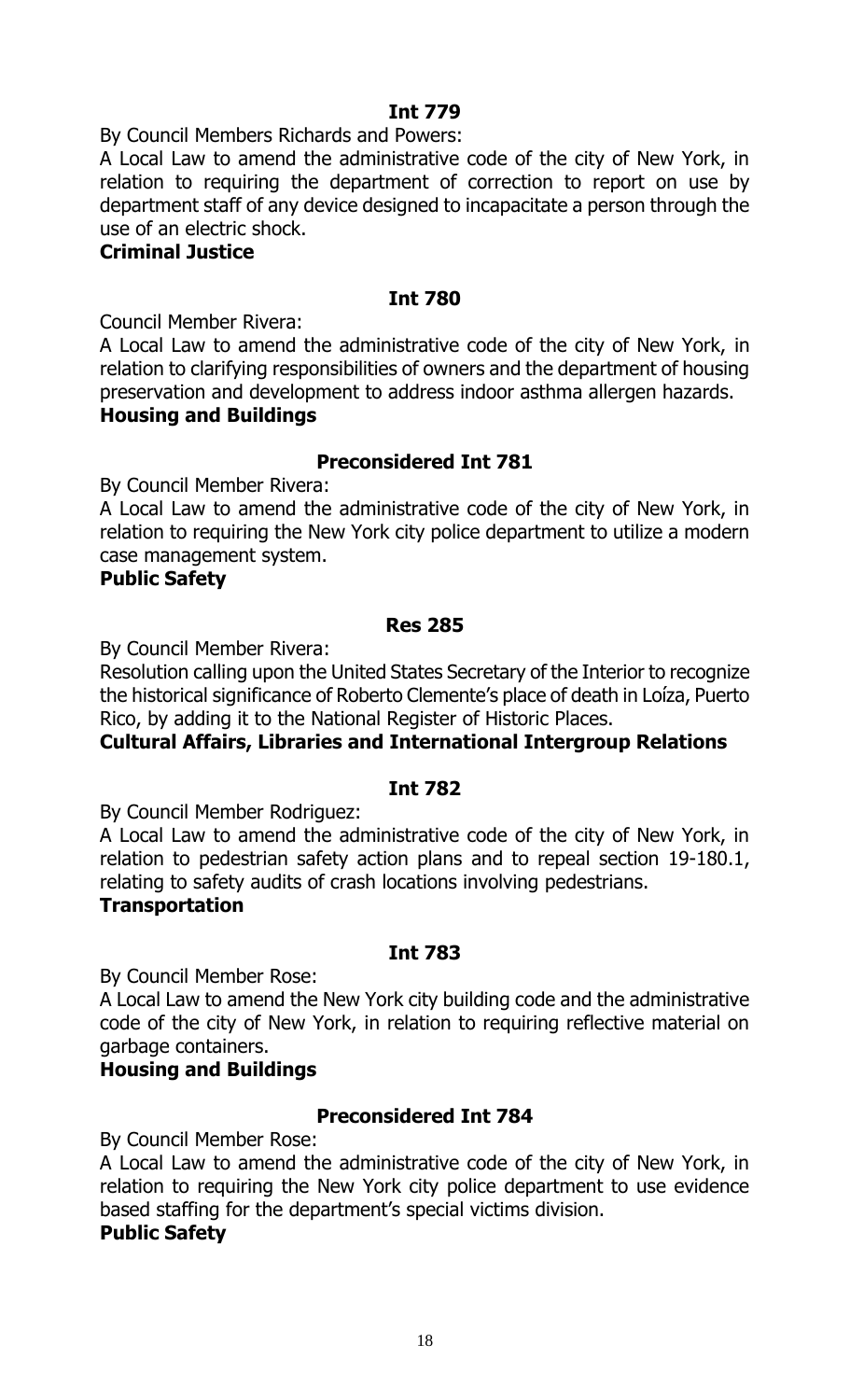# **Preconsidered Int 785**

By Council Member Rosenthal:

A Local Law to amend the administrative code of the city of New York, in relation to requiring the New York city police department to provide training on investigating sexual crimes.

# **Public Safety**

### **Int 786**

By Council Members Torres, Cornegy and Ampry-Samuel:

A Local Law in relation to requiring the department of buildings to report on the efficacy of elevator brake monitors and remote elevator monitoring systems.

#### **Housing and Buildings**

# **Int 787**

By Council Members Torres, Cornegy and Ampry-Samuel:

A Local Law to amend the New York city building code, in relation to maintaining brake monitors and elevator monitoring systems.

# **Housing and Buildings**

#### **Int 788**

By Council Members Torres, Cornegy and Ampry-Samuel:

A Local Law to amend the administrative code of the city of New York, in relation to elevator maintenance company licenses and elevator maintenance company director licenses.

### **Housing and Buildings**

#### **Res 286**

By Council Members Torres and Diaz:

Resolution calling upon the New York State Legislature to pass, and the Governor to sign, legislation that would give New York City, and any public authorities or public benefit corporations operating therein, broad authority to utilize the design-build delivery method for capital projects.

# **Finance**

#### **Res 287**

By Council Members Torres and Treyger:

Resolution calling upon the Mayor of the City of New York and the Chancellor of the New York City Department of Education to expand the use of the community learning schools model.

#### **Education**

#### **Int 789**

By Council Member Vallone:

A Local Law to amend the administrative code of the city of New York, in relation to requiring the corporation counsel to submit reports on the settlement of civil actions.

#### **Justice System**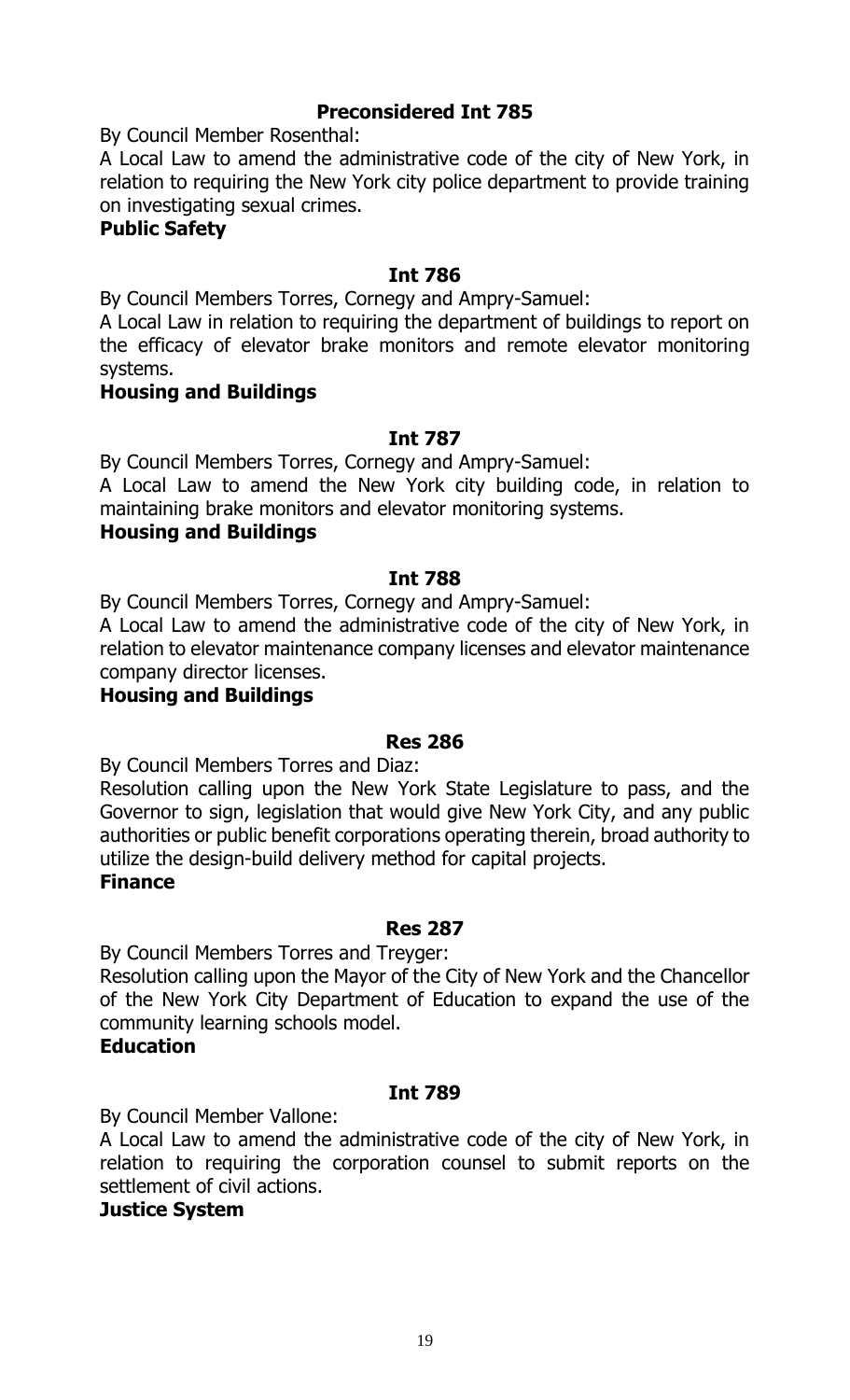#### **Res 288**

By Council Member Vallone:

Resolution calling upon the New York State Legislature to pass, and the Governor to sign, comprehensive legislation to prevent the continued operation and proliferation of illegal massage businesses in New York City.

# **Consumer Affairs and Business Licensing**

#### **Res 289**

By Council Member Vallone:

Resolution calling on the New York City School Construction Authority to more clearly communicate to the general public how city residents can submit potential school sites and the guidelines used by the School Construction Authority in considering whether a suggested school site meets the evaluation standards used by the authority.

**Education**

#### **Res 290**

By Council Member Vallone:

Resolution calling upon the New York State Legislature to pass, and the Governor to sign, A.4348 / S.5809, to prepare New York for the upcoming 2020 decennial Census.

#### **Governmental Operations**

#### **Int 790**

By Council Member Van Bramer:

A Local Law to amend the administrative code of the city of New York, in relation to outdoor signs.

**Housing and Buildings**

#### **Int 791**

By Council Member Van Bramer:

A Local Law to amend the administrative code of the city of New York, in relation to granting crime victims access to police reports.

#### **Public Safety**

#### **Int 792**

By Council Member Van Bramer:

A Local Law to amend the administrative code of the city of New York, in relation to the posting of real time snow plow data.

**Sanitation and Solid Waste Management**

#### **Int 793**

By Council Member Van Bramer:

A Local Law to amend the administrative code of the city of New York, in relation to requiring the department of transportation to notify council members about street design changes prior to notifying community boards. **Transportation**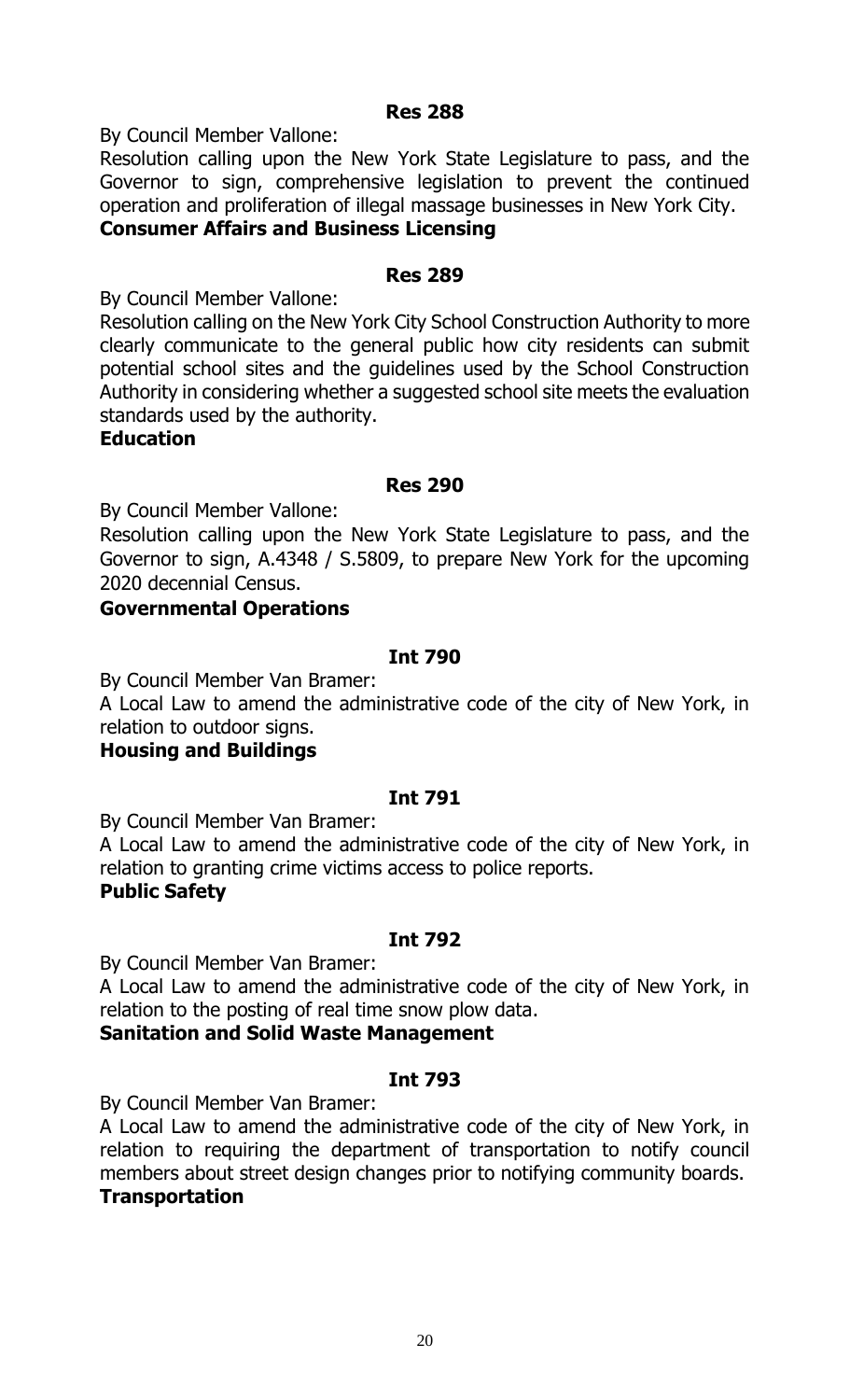By Council Member Van Bramer:

A Local Law to amend the administrative code of the city of New York, in relation to commercial cyclist data.

#### **Transportation**

#### **Int 795**

By Council Member Van Bramer:

A Local Law to amend the administrative code of the city of New York, in relation to limiting the time period for parking at parking meters.

#### **Transportation**

#### **Int 796**

By Council Members Van Bramer and Levin:

A Local Law to amend the administrative code of the city of New York, in relation to in relation to a cultural liaison for the department of homeless services.

#### **General Welfare**

# **Int 797**

By Council Members Van Bramer and Levin:

A Local Law to amend the administrative code of the city of New York, in relation to distributing IDNYC application forms at shelter intake centers and HRA centers.

#### **General Welfare**

#### **Res 291**

By Council Member Van Bramer:

Resolution calling upon President Donald Trump to fully fund the Institute of Museum and Library Services, and to not diminish or eliminate the agency in any form.

#### **Cultural Affairs, Libraries and International Intergroup Relations**

#### **Res 292**

By Council Member Van Bramer:

Resolution calling on the New York City Housing Authority to amend the oneyear residency requirement by allowing exemptions for tenants to qualify as a Remaining Family Member.

#### **Public Housing**

#### **Res 293**

By Council Member Van Bramer:

Resolution calling upon the New York City Housing Authority to report annually the total number of vacant units in all of its developments, disaggregated by the number of units that are fit and unfit for occupancy, and provide details on the reason why a vacant apartment is deemed unfit for occupancy.

#### **Public Housing**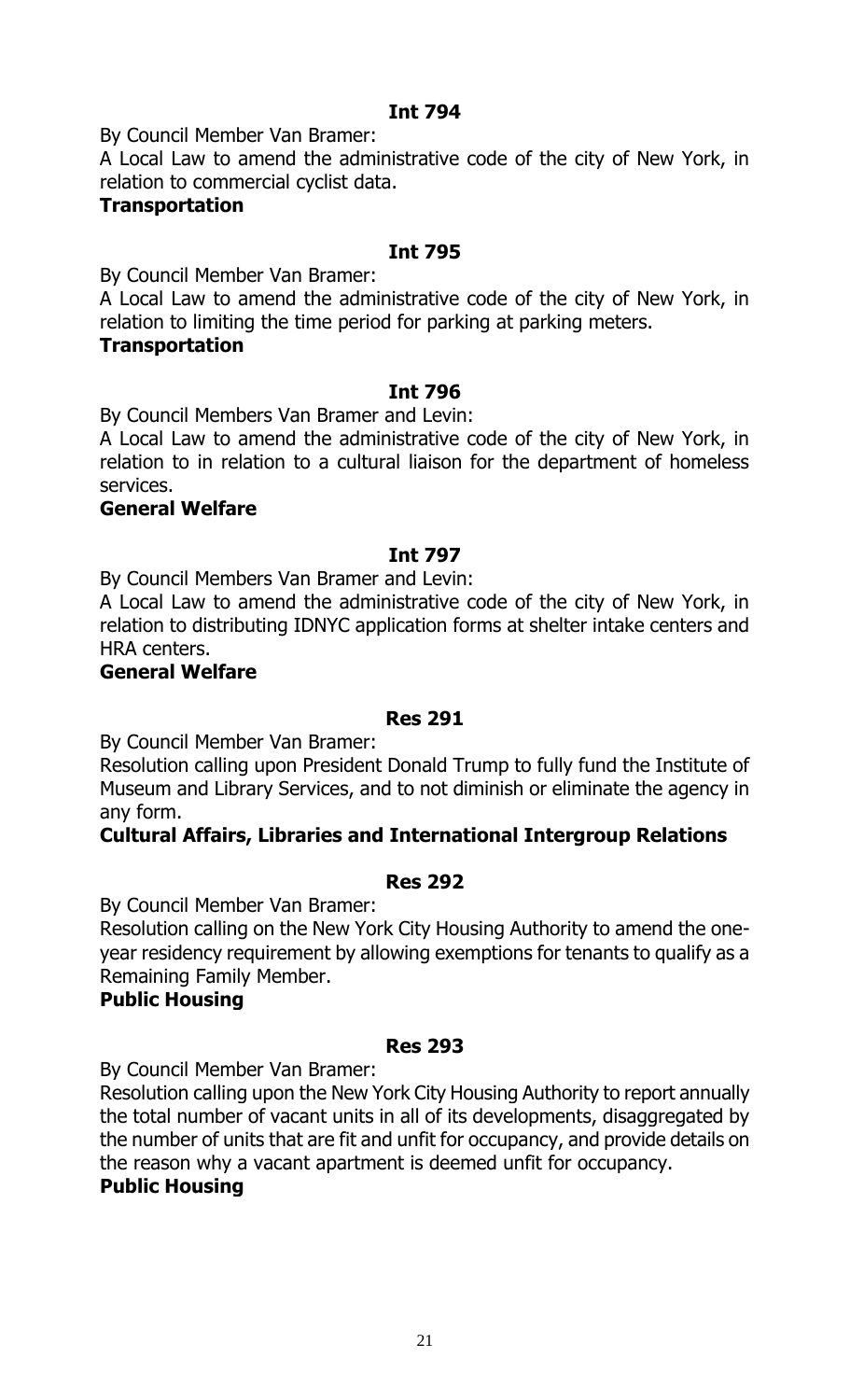# **Res 294**

By Council Member Van Bramer:

Resolution calling on the Metropolitan Transportation Authority to install soundproofing systems near schools where subway and train noise reach disruptive decibel levels.

### **Transportation**

# **Int 798**

By Council Member Williams:

A Local Law to amend the administrative code of the city of New York, in relation to prohibiting discrimination in the issuance of credit and requiring creditors to disclose to potential borrowers how their rate is calculated.

#### **Civil and Human Rights**

#### **Int 799**

By Council Member Williams:

A Local Law to amend the administrative code of the city of New York, in relation to prohibiting retaliation against individuals who request a reasonable accommodation under the city's human rights law.

#### **Civil and Human Rights**

#### **Int 800**

By Council Member Williams:

A Local Law to amend the New York city charter and the administrative code of the city of New York, in relation to the provision of vacation leave and employment.

# **Civil Service and Labor**

#### **Int 801**

By Council Member Williams:

A Local Law in relation to requiring the placement of an informational sign near the intersection of Wall and Water Streets in Manhattan to mark the site of New York's first slave market.

# **Cultural Affairs, Libraries and International Intergroup Relations**

#### **Int 802**

By Council Member Williams:

A Local Law to amend the New York city charter, in relation to requiring the DOE to donate school meals that have not been consumed. **Education**

#### **Int 803**

By Council Member Williams:

A Local Law to amend the administrative code of the city of New York, in relation to requiring the department of homeless services to provide community notification.

# **General Welfare**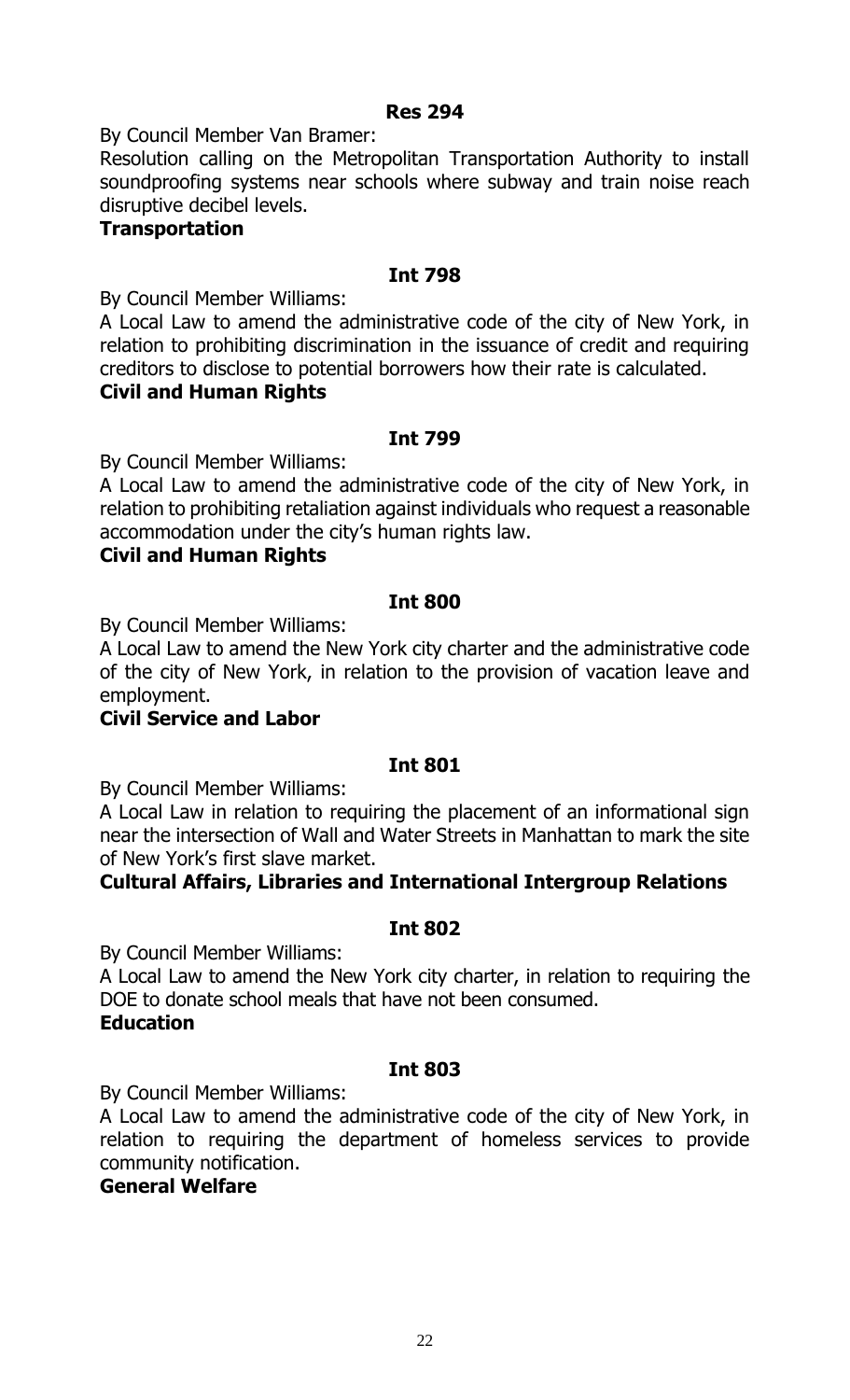By Council Member Williams:

A Local Law to amend the administrative code of the city of New York, in relation to requiring reporting on crime statistics in shelters.

# **General Welfare**

### **Int 805**

By Council Member Williams:

A Local Law in relation to the creation of a taskforce to study improving safety in homeless shelters.

### **General Welfare**

# **Int 806**

By Council Member Williams:

A Local Law in relation to creating an interagency task force to be charged with studying the obstacles faced by children of incarcerated parents, from arrest to reunification.

#### **General Welfare**

# **Int 807**

By Council Member Williams:

A Local Law to amend the New York city charter, in relation to the democratic election of the New York City police commissioner.

# **Governmental Operations**

#### **Int 808**

By Council Member Williams:

A Local Law to amend the administrative code of the city of New York, in relation to establishing a commission to study and make recommendations regarding the root causes of violence in the city.

# **Health**

#### **Int 809**

By Council Member Williams:

A Local Law to amend the administrative code of the city of New York, in relation to the creation of a task force to assess safety risks at construction sites.

#### **Housing and Buildings**

# **Int 810**

By Council Member Williams:

A Local Law to amend the administrative code of the city of New York, in relation to requiring multiple dwelling owners to provide notice to their tenants prior to temporarily or permanently making building amenities unavailable. **Housing and Buildings**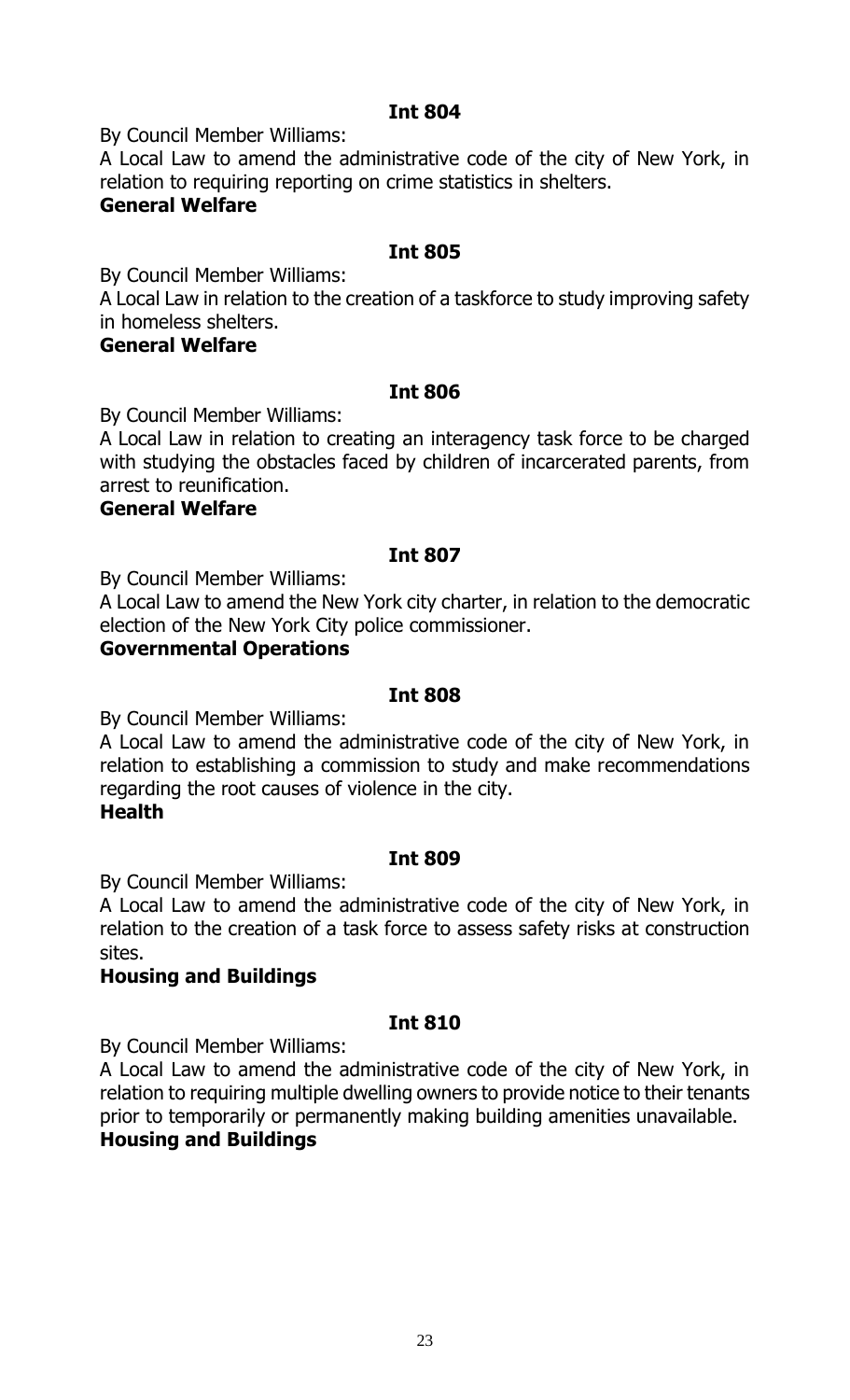By Council Member Williams:

A Local Law to amend the administrative code of the city of New York, in relation to requiring owners to notify tenants of unsafe conditions of exterior walls of buildings.

# **Housing and Buildings**

#### **Int 812**

By Council Member Williams:

A Local Law to amend the administrative code of the city of New York, in relation to special rigger licensing requirements.

#### **Housing and Buildings**

#### **Int 813**

By Council Member Williams:

A Local Law to amend the New York city building code, in relation to drug and alcohol testing for construction workers.

#### **Housing and Buildings**

#### **Int 814**

By Council Member Williams:

A Local Law to amend the New York city building code, in relation to strengthening scaffolding requirements.

#### **Housing and Buildings**

#### **Int 815**

By Council Member Williams:

A Local Law to amend the administrative code of the city of New York, in relation to requiring that New York city police department vehicles be equipped with bulletproof glass.

#### **Public Safety**

#### **Int 816**

By Council Member Williams:

A Local Law to amend the administrative code of the city of New York, in relation to requiring the police department to post quarterly reports on its website relating to the use of "seat belt holds" and "chokeholds."

#### **Public Safety**

# **Int 817**

By Council Member Williams:

A Local Law to amend the administrative code of the city of New York, in relation to prohibiting unauthorized surveillance by a global positioning system or similar technology.

# **Public Safety**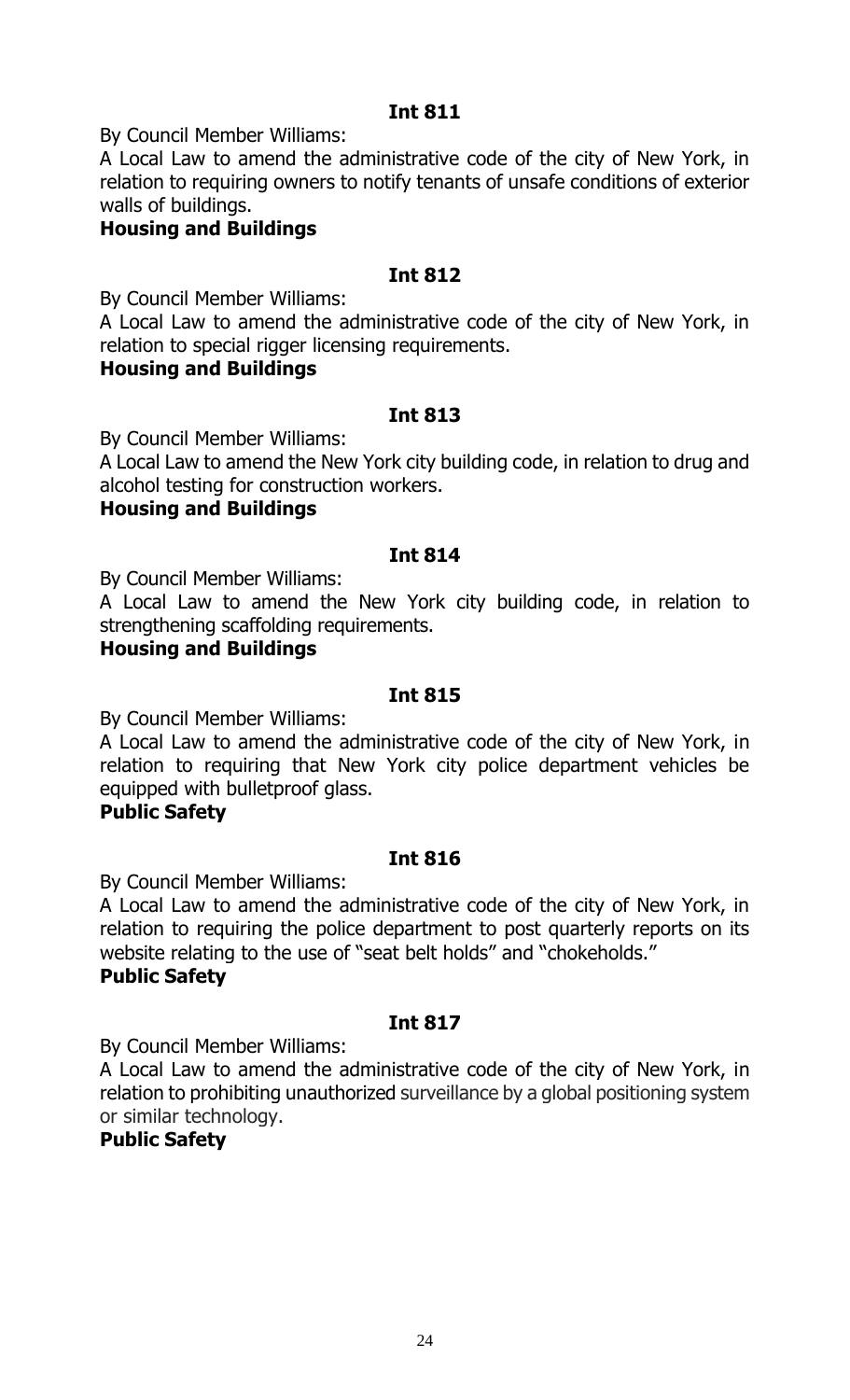By Council Member Williams:

A Local Law to amend the administrative code of the city of New York, in relation to requiring the police department to submit to council reports relating to motor vehicle stops.

# **Public Safety**

### **Int 819**

By Council Member Williams:

A Local Law to amend the administrative code of the city of New York, in relation to the suspension of parking regulations during and after snowfalls. **Transportation**

#### **Int 820**

By Council Members Williams and Ampry-Samuel:

A Local Law to amend the administrative code of the city of New York, in relation to removing certain convictions from consideration for suspension from certain city employment.

# **Sanitation and Solid Waste Management**

#### **Int 821**

By Council Members Williams, Ampry-Samuel and Reynoso:

A Local Law to amend the administrative code of the city of New York, in relation to removing certain convictions from consideration for certain cityissued licenses.

#### **Transportation**

#### **Int 822**

By Council Members Williams and Lander:

A Local Law to amend the administrative code of the city of New York, in relation to the timing of decisions for sales of cooperative apartments. **Housing and Buildings**

#### **Res 295**

By Council Member Williams:

Resolution recognizing June as Gun Violence Awareness Month in New York City.

# **Public Safety**

# **Res 296**

By Council Members Williams, Ampry-Samuel and Reynoso:

Resolution calling on the New York City Housing Authority (NYCHA) to add unlawful possession of marijuana and criminal possession of marijuana in the fourth and fifth degrees to its list of "overlooked offenses," and stop considering these offenses as grounds for termination of tenancy.

#### **Public Housing**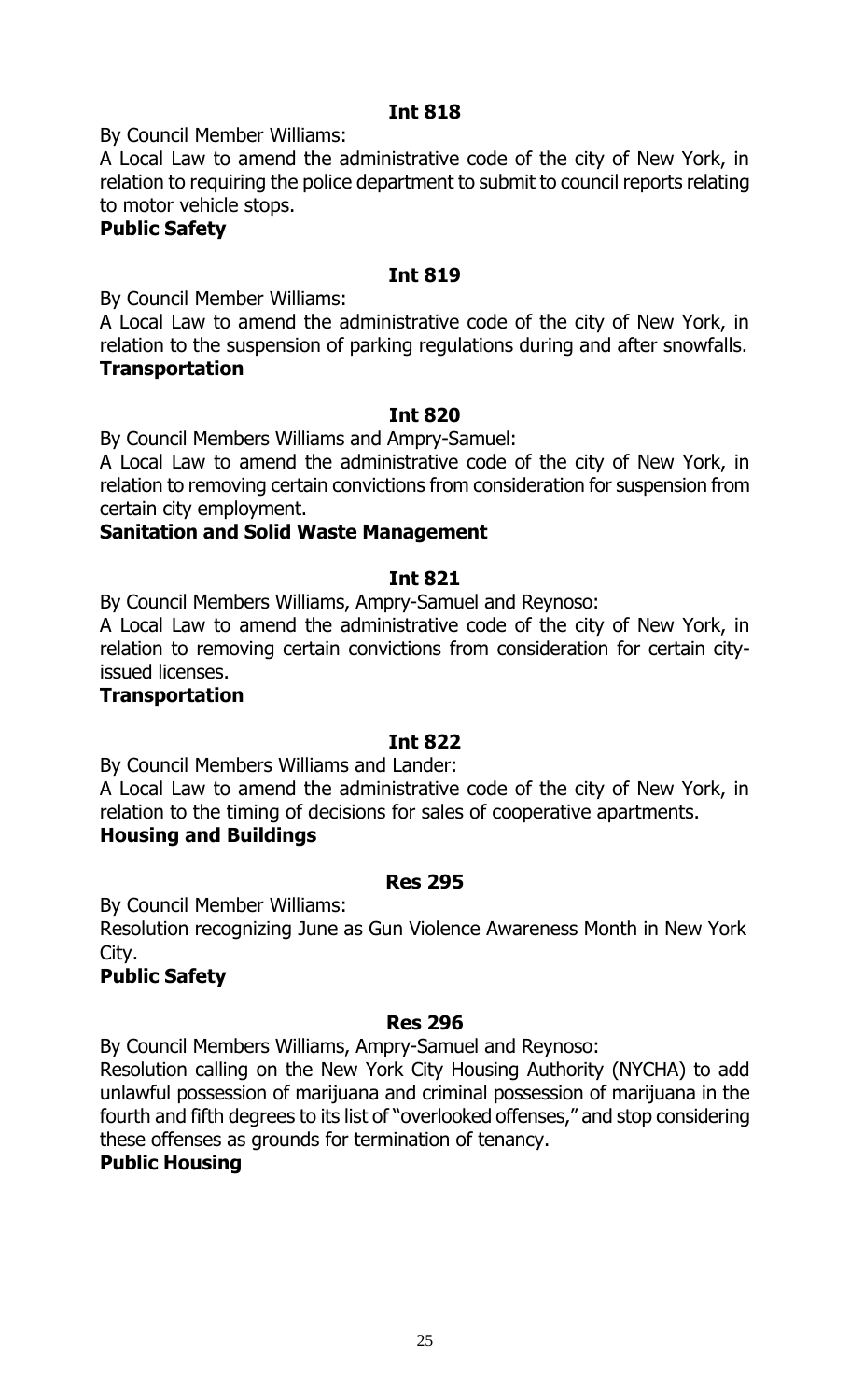By Council Member Salamanca:

Application No. **20185176 TCQ** pursuant to Section 20-226 of the Administrative Code of the City of New York, concerning the petition of Piatto LLC d/b/a/ Piatto, for a revocable consent to establish, maintain and operate an unenclosed sidewalk café located at 1-50 50<sup>th</sup> Avenue, Borough of Queens, Community Board 2, Council District 26. This application is subject to review and action by the Land Use Committee only if called-up by vote of the Council pursuant to Rule 11.20b of the Council and Section 20-226 of the New York City Administrative Code.

# **Zoning and Franchises**

#### **L.U. 61**

By Council Member Salamanca:

Application No. **C 180209 ZMQ** submitted by the New York City Department of Citywide Administrative Services and the New York City Police Department pursuant to Section 197-c and 201 of the New York City Charter for an amendment of the Zoning Map, Section Nos. 19b and 19d, establishing within an existing R3-2 District a C1-3 District bounded by a line perpendicular to the southerly street line of North Conduit Avenue distant 230 feet easterly (as measured along the street line) from the point of intersection of the southerly street line of North Conduit Avenue and the northeasterly street line of Francis Lewis Boulevard: North Conduit Avenue; a line 750 feet easterly of the firstnamed course; and the centerline of the Long Island Railroad right-of-way (Montauk Division), Borough of Queens, Community District 13, Council District 31.

#### **Zoning and Franchises**

#### **L.U. 62**

By Council Member Salamanca:

Application No. **C 180210 PSQ** submitted by the New York City Police Department and the New York City Department of Citywide Administrative Services, pursuant to Section 197-c of the New York City Charter, for the site selection of property located on North Conduit Avenue, at the foot of 243rd Street (Block 13265, Lot 30) for use as a police precinct stationhouse, Borough of Queens, Community District 13, Council District 31.

#### **Zoning and Franchises**

#### **L.U. 63**

By Council Member Salamanca:

Application No. **C 150253 PQK** submitted by the Administration for Children's Services and the Department of Citywide Administrative Services, pursuant to Section 197-c of the New York City Charter, for the acquisition of property located at 4917 Fourth Avenue (Block 783, Lot 1) for continued use as a child care center, Borough of Brooklyn, Community District 7, Council District 38. **Landmarks, Public Siting and Maritime Uses**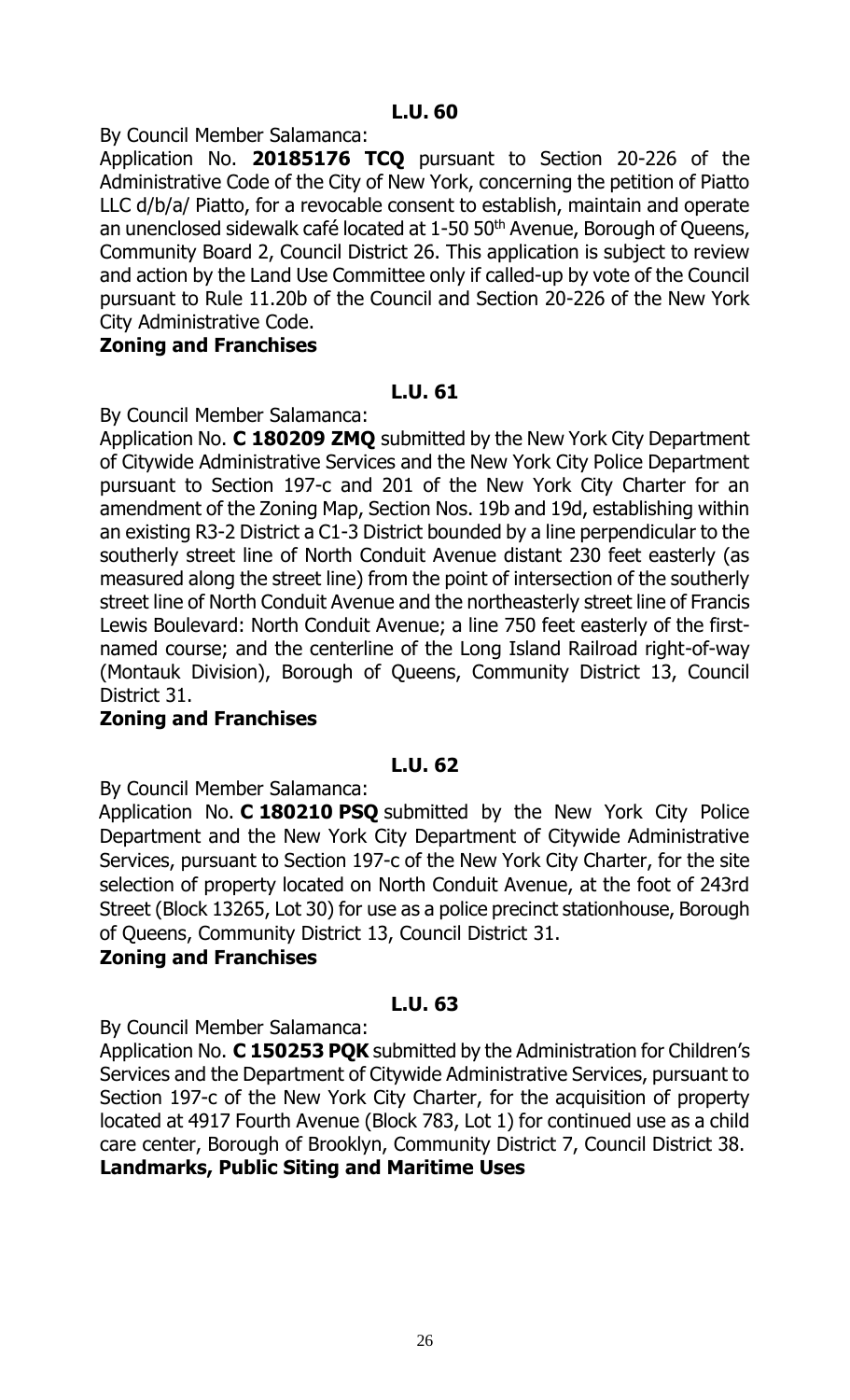By Council Member Salamanca:

Application No. **20185268 HAK** submitted by the New York City Department of Housing Preservation and Development pursuant to Article 16 of the General Municipal Law for approval of an amendment to a previously approved urban development action area project and disposition of city-owned property and pursuant to Section 577 of Article XI of the Private Housing Finance Law for approval of a new real property tax exemption for property located at Block 1699, Lots 33 and 34 (Tentative Lot 33); 36, 38, and 137 (Tentative Lot 36); and 35, 39, and 43; Borough of Brooklyn, Community District 3, Council District 36.

# **Planning, Dispositions and Concessions**

# **L.U. 65**

By Council Member Salamanca:

Application No. **N 180153 HAX** submitted by the New York City Department of Housing Preservation and Development (HPD), pursuant to Article 16 of the General Municipal Law of New York State for the designation of properties located at 1490 Southern Boulevard (Block 2981, Lot 14), as an Urban Development Action Area; and an Urban Development Action Area Project for such area, Borough of the Bronx, Community District 3, Council District 17. **Planning, Dispositions and Concessions**

# **L.U. 66**

By Council Member Salamanca:

Application No. **20185269 HAX** submitted by the New York City Department of Housing Preservation and Development pursuant to Section 577 of Article XI of the Private Housing Finance Law for approval of a new real property tax exemption for property located at Block 2713, p/o Lot 2 (Tentative Lot 20), Borough of the Bronx, Community District 2, Council District 17.

# **Planning, Dispositions and Concessions**

# **L.U. 67**

By Council Member Salamanca:

Application No. **20185270 HAM** submitted by the New York City Department of Housing Preservation and Development pursuant to Section 577 of Article XI of the Private Housing Finance Law for approval of a new real property tax exemption for property located at Block 1904, Lot 61 and Block 1925, Lot 36; termination of the prior exemption, and dissolution of the current owner, Borough of Manhattan, Community District 10, Council District 9.

# **Planning, Dispositions and Concessions**

# **L.U. 68**

By Council Member Salamanca:

Application No. **20185271 HAM** submitted by the New York City Department of Housing Preservation and Development pursuant to Section 577 of Article XI of the Private Housing Finance Law for approval of a new real property tax exemption for property located at Block 2047, Lots 7 and 10, Borough of Manhattan, Community District 10, Council District 9.

**Planning, Dispositions and Concessions**